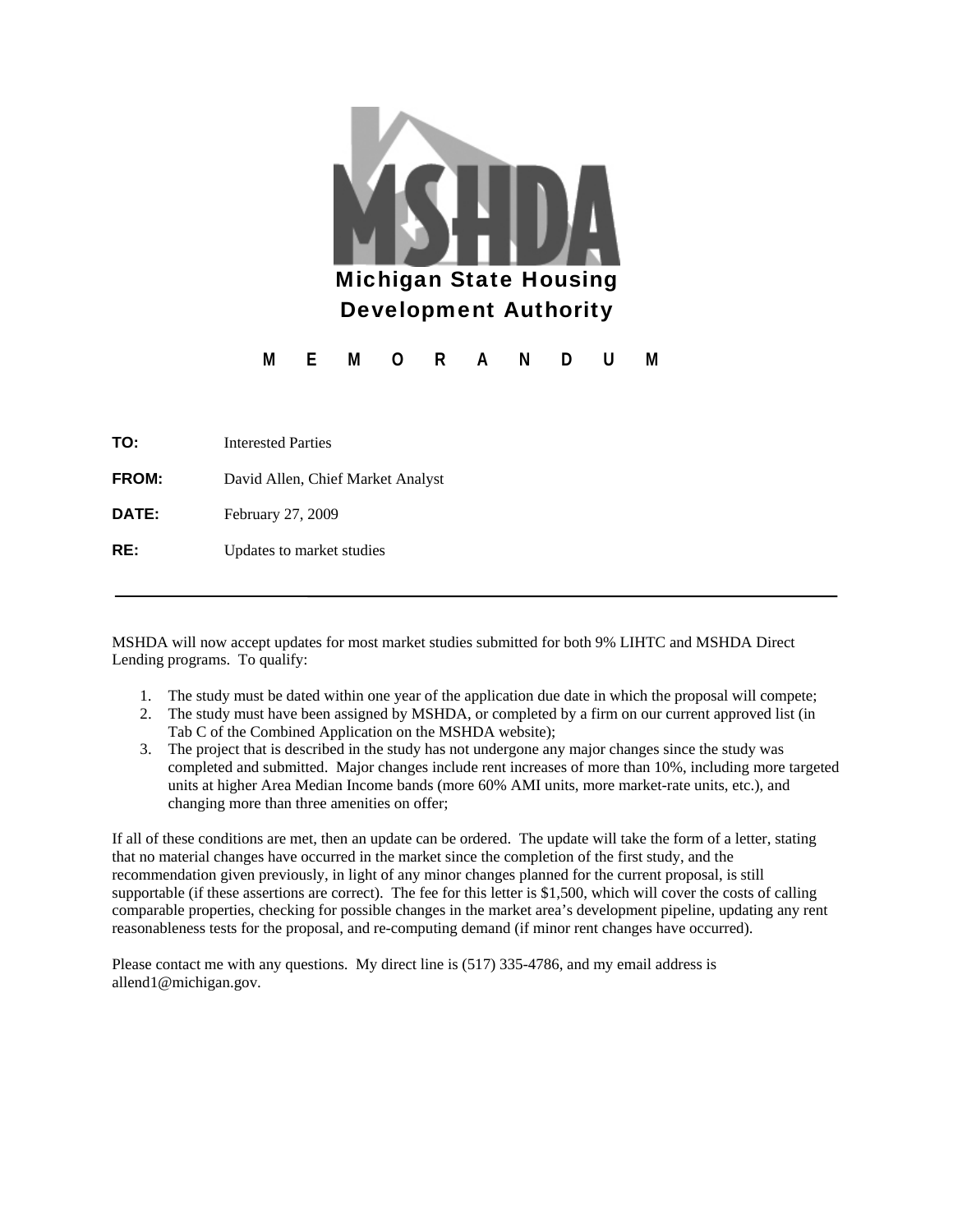#### **MICHIGAN STATE HOUSING DEVELOPMENT AUTHORITY**

#### **MARKET STUDY INITIATION REQUEST**

| <b>Sponsor Contact:</b>                                                                                                                                                                                   |  |  |
|-----------------------------------------------------------------------------------------------------------------------------------------------------------------------------------------------------------|--|--|
|                                                                                                                                                                                                           |  |  |
|                                                                                                                                                                                                           |  |  |
|                                                                                                                                                                                                           |  |  |
|                                                                                                                                                                                                           |  |  |
|                                                                                                                                                                                                           |  |  |
|                                                                                                                                                                                                           |  |  |
| <b>Identify Project:</b>                                                                                                                                                                                  |  |  |
| MSHDA No. ____________________________Assigned HDO_______________________________                                                                                                                         |  |  |
|                                                                                                                                                                                                           |  |  |
|                                                                                                                                                                                                           |  |  |
|                                                                                                                                                                                                           |  |  |
| <b>Type of Study:</b>                                                                                                                                                                                     |  |  |
| □ Preliminary Study (\$3,000) □ Completion of Prior Preliminary Study (\$2,700) □ Reduced Scope Study (\$3,000)<br>New Economy/Downtown/Niche Market Study (\$6,300)                                      |  |  |
| <b>Instructions:</b> MSHDA contracts for market studies that assess the viability of proposals for direct lending and<br>low income housing tax credits. Please complete and return this form along with: |  |  |
| • The market study fee (payment is required before MSHDA will order your market study);                                                                                                                   |  |  |

• The information requested on the next two pages of this document (details on the subject proposal, and amenities to be offered).

Subject to a sponsor's veto of no more than two firms, MSHDA will assign this project to one of the firms below.

| Return to: | David Allen, Chief Market Analyst            |
|------------|----------------------------------------------|
|            | Michigan State Housing Development Authority |
|            | 735 East Michigan Avenue, PO Box 30044       |
|            | Lansing, Michigan 48909                      |

#### **Sponsor Veto Election:**

 $\Box$  We have no objection to the use of any firm assigned by MSHDA.

OR

We object to the following firms *(no more than two vetoes are allowed):*

Market Analyst Professionals, LLC <br>
Novogradac & Company LLC Real Property Research Group, LLC **Shaw Research and Consulting** □ Vogt, Williams & Bowen LLC

| Lea and Company                   | <b>Community Research Services</b>  |
|-----------------------------------|-------------------------------------|
| Market Analyst Professionals, LLC | Novogradac & Company LLC            |
| Real Property Research Group, LLC | <b>Shaw Research and Consulting</b> |

Printed Name:\_\_\_\_\_\_\_\_\_\_\_\_\_\_\_\_\_\_\_\_\_\_\_\_\_\_\_\_\_\_\_\_\_\_\_\_

Signature:\_\_\_\_\_\_\_\_\_\_\_\_\_\_\_\_\_\_\_\_\_\_\_\_\_\_\_\_\_\_\_\_\_\_\_\_\_\_\_ Date:\_\_\_\_\_\_\_\_\_\_\_\_\_\_\_\_\_\_\_\_\_\_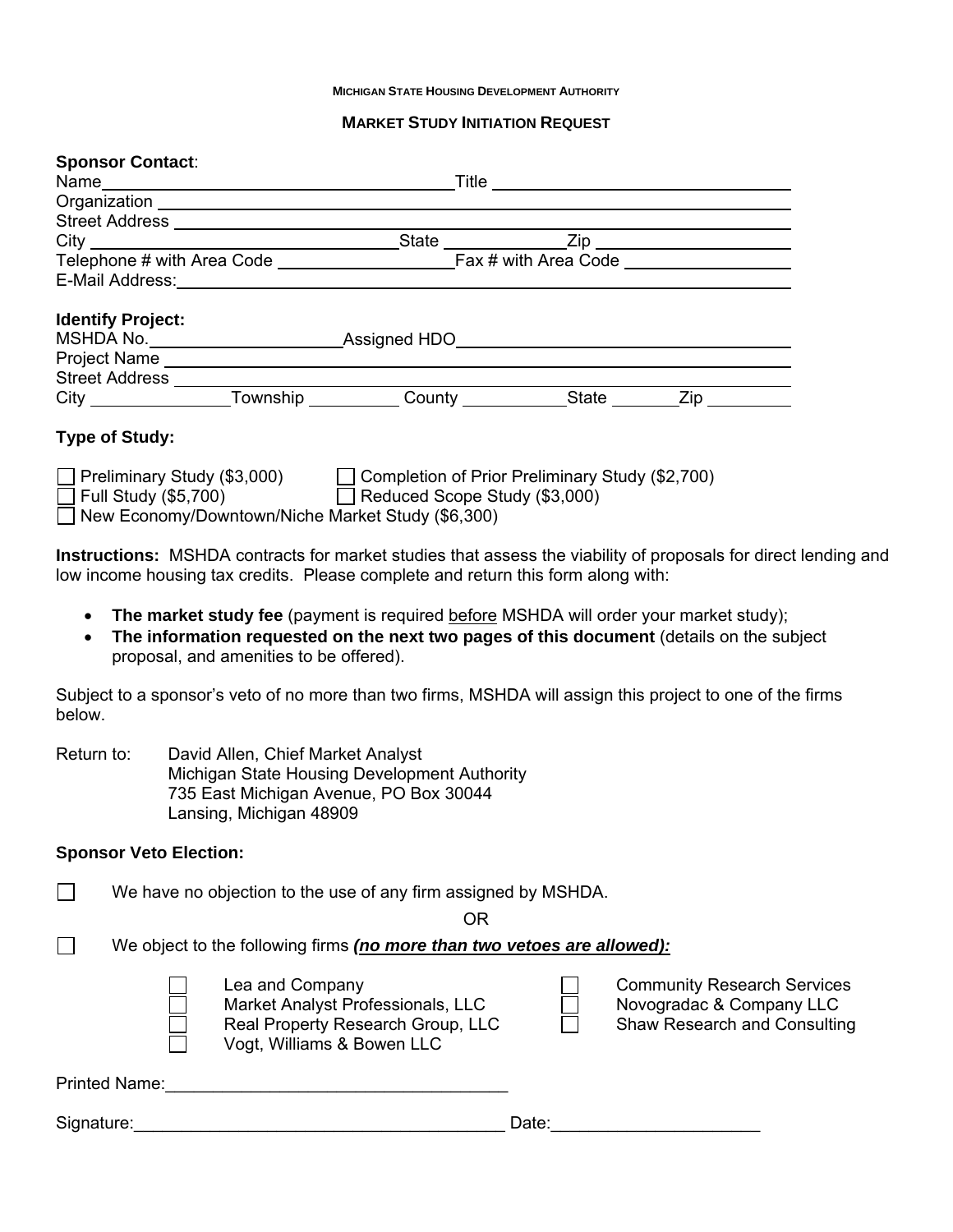# **Market Study Information Checklist**

## **Please provide the following information about your project:**

### *General Studies*

- ●Proforma, showing proposed rents and income targeting
- ●Amenities (see Amenities worksheet, next page)
- ●Project narrative
- ●Site map, with subject property clearly noted
- ●Site plan
- ●Lot list for scattered site developments

### *Rehabilitation/Preservation Projects*

### **All of the general study information, plus:**

- ●Current occupancy rate \_\_\_\_\_\_\_\_
- ●% of units covered by rent subsidy of some type (Section 8, RA, etc.) \_\_\_\_\_\_\_\_
- ●Expiration date of rental subsidy \_\_\_\_\_\_\_\_
- ●% rent increase proposed by unit type: \_\_\_\_\_\_\_\_
- ●Current concessions \_\_\_\_\_\_\_\_\_\_\_\_\_\_\_\_\_\_\_\_\_\_\_\_\_\_\_\_\_\_\_\_\_\_\_\_\_\_\_\_\_\_\_\_\_\_\_\_\_\_\_\_\_\_\_\_\_\_\_\_\_\_\_\_\_\_\_\_

●Number of subsidized units at the subject, as well as the program under which they operate (Section 8, RA, etc.)

- ●Scope of rehab
- ●Rent roll with tenant incomes
- ●Historical vacancy trends at the property over last two years

●Copy of HAP contract or other document that describes nature of current rent subsidies and their duration (HAP contract, etc.)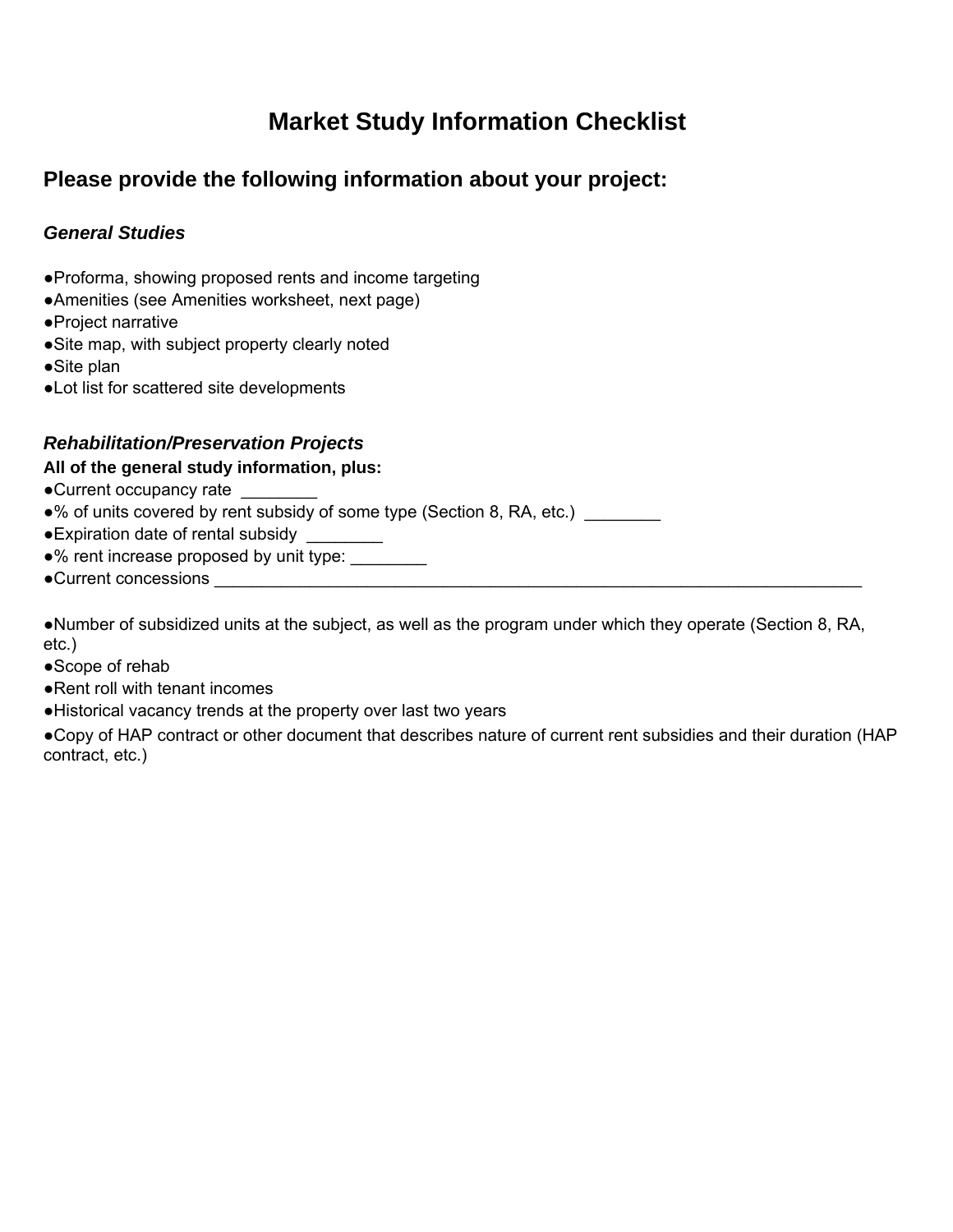### *Amenities Checklist*

| <b>Unit Amenities</b>   |                                   |                          | <b>Development Amentities</b>  |
|-------------------------|-----------------------------------|--------------------------|--------------------------------|
| Ceiling Fan             |                                   |                          | <b>Basketball Court</b>        |
| <b>Coat Closet</b>      |                                   |                          | Playground                     |
| Dishwasher              |                                   |                          | Clubhouse                      |
|                         | <b>Exterior Storage</b>           |                          | <b>Community Room</b>          |
| Fireplace               |                                   |                          | Computer Center (w/ computers) |
|                         | Frost Free Refrigerator           |                          | Elevator                       |
|                         | Garbage Disposal                  |                          | <b>Exercise Room</b>           |
|                         | <b>Individual Entry</b>           |                          | On-site Management             |
|                         | Internet Hook-up (not phone line) |                          | Picnic Area                    |
| Microwave               |                                   |                          | Sauna/Jacuzzi                  |
| Mini-blinds             |                                   |                          | <b>Swimming Pool</b>           |
|                         | Patio/Balcony                     |                          | Tennis Court                   |
|                         | Self Cleaning Oven                |                          | Volleyball Court               |
|                         | <b>Trash Compactor</b>            |                          | Other                          |
|                         | Walk-in Closet                    |                          |                                |
| <b>Laundry Type:</b>    |                                   | <b>Security Type:</b>    |                                |
| None                    |                                   |                          | Intercom                       |
|                         | Coin-operated Laundry             |                          | Lighting                       |
|                         | In-Unit Hook-up Only              |                          | Access Gate                    |
|                         | In-Unit Washer/Dryer              |                          | Cameras                        |
|                         |                                   |                          | Other                          |
| <b>Covered Parking:</b> |                                   |                          |                                |
| None                    |                                   |                          |                                |
| Carport                 |                                   | Extra Monthly Fee        |                                |
|                         | Garage (attached)                 | <b>Extra Monthly Fee</b> |                                |
|                         | Garage (detached)                 | <b>Extra Monthly Fee</b> |                                |
|                         | Number of Parking Spots           |                          |                                |
|                         | Number of On-Site Parking Spots   |                          |                                |
| <b>Senior Amenities</b> |                                   |                          |                                |
|                         | Congregate?                       |                          | Other:                         |
|                         | 24-hr on-site management          |                          | Other:                         |
|                         | <b>Activity Program</b>           |                          | Other:                         |
|                         | <b>Emergency Pullcord</b>         |                          | Other:                         |
|                         | <b>Healthcare Services</b>        |                          | Other:                         |
|                         | Housekeeping                      |                          | Other:                         |
| Library                 |                                   |                          |                                |
|                         | Meals Provided                    |                          |                                |
|                         |                                   |                          |                                |
|                         | <b>Transportation Services</b>    |                          |                                |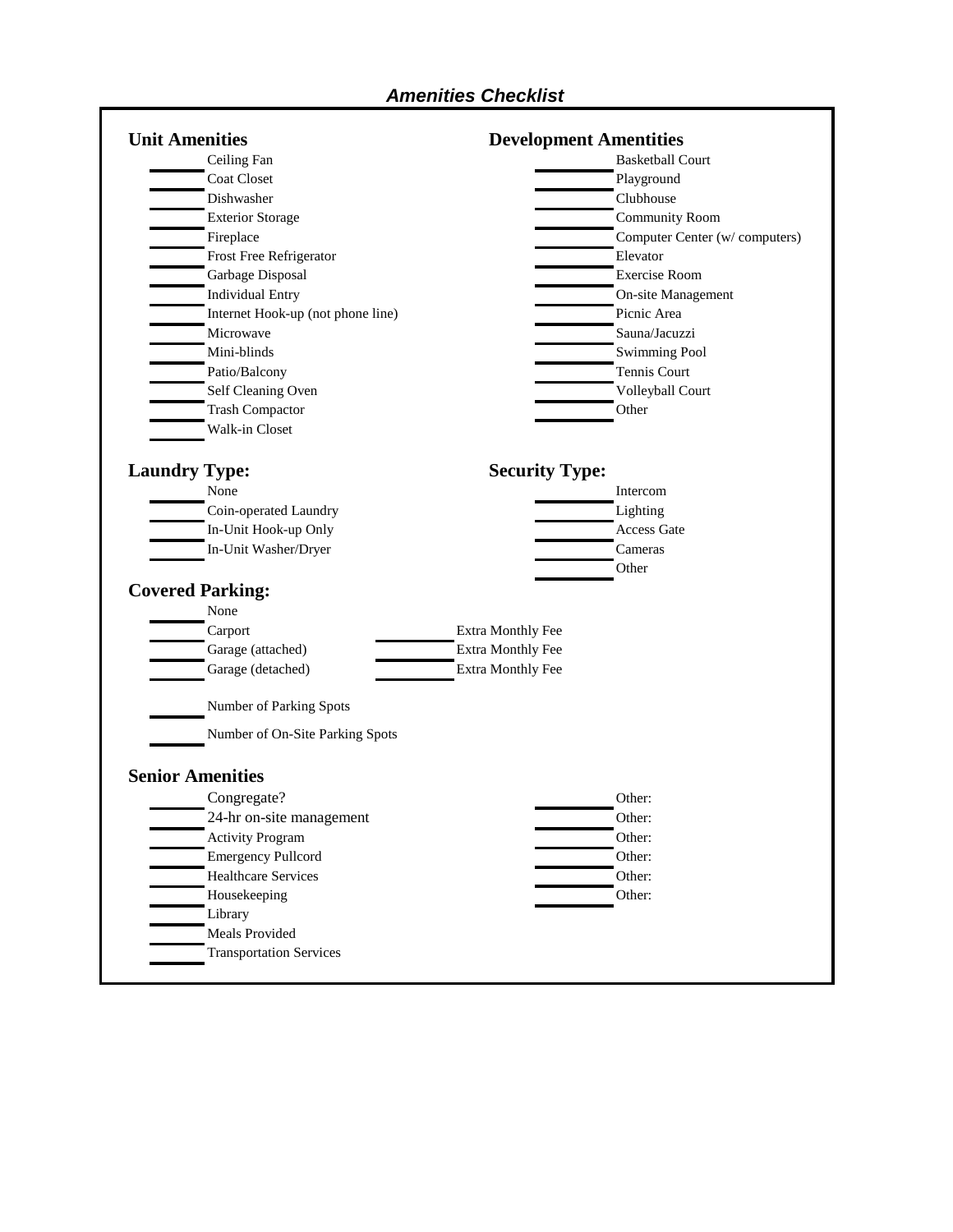# REVIEW OF MARKETING TRANSITION PLANS ON PRESERVATION PROPOSALS

#### INTENT AND PURPOSE

The intent and purpose of a Marketing Transition Plan (MTP) is to identify a process between the owner, management agent and contractor that will be followed in an occupied building during physical rehabilitation of the building. It may also include specific efforts and processes to be used by the management agent for retaining existing residents, marketing and leasing of vacant units.

This plan is essential in helping to minimize disruption to tenants and development operations, retain existing residents, market vacant units and identify various responsibilities during the rehabilitation process.

#### MTP CRITERIA AND CONTENT

The MTP will vary in content depending on the scope of work, type of building, if residents are elderly or family and other development specific items. All tenant relocation expenses and special development operating costs associated with the rehabilitation are to be included in the cost of the rehabilitation. Neither residents nor development operations are to pay for related costs of packing and moving items in the units, temporary relocation of the tenant if they are displaced from their unit during rehabilitation, cost of meals when their unit is unavailable to them, etc.

It would be acceptable if a resident prefers and can personally or with help of family, pack items in boxes provided by the contractor for storage while rehabilitation is taking place. In situations where the resident can not, or will not or in elderly households where the resident would be burdened, the contractor is ultimately responsible for providing staff and materials to pack and relocate needed household goods. Recognize this can be a significant task if the units are receiving new kitchen cabinets, appliances, floor coverings, painting, bath vanities, etc.

Specific items to look for in proposed MTPs:

- Communication. Process of notification and regular communication to residents during rehab and what is going to take place needs to be established. (Very Important!)
- Appropriate notification and direction to residents must take place if rehabilitation will make security, emergency or fire systems inoperable.
- Identification of specific tenants who may have special needs during the rehabilitation should be made and accounted for.
- Must designate contact persons with the management agent and contractor who need to be available in case of emergency or a serious event.
- Designated areas of the parking lots or site that can be used by the contractor for storage of materials, office trailers and worker parking must be identified. Sufficient resident parking near the building(s) must remain available and identified.
- Reimbursement to the development for use of utilities (gas, electric and water) is to be addressed.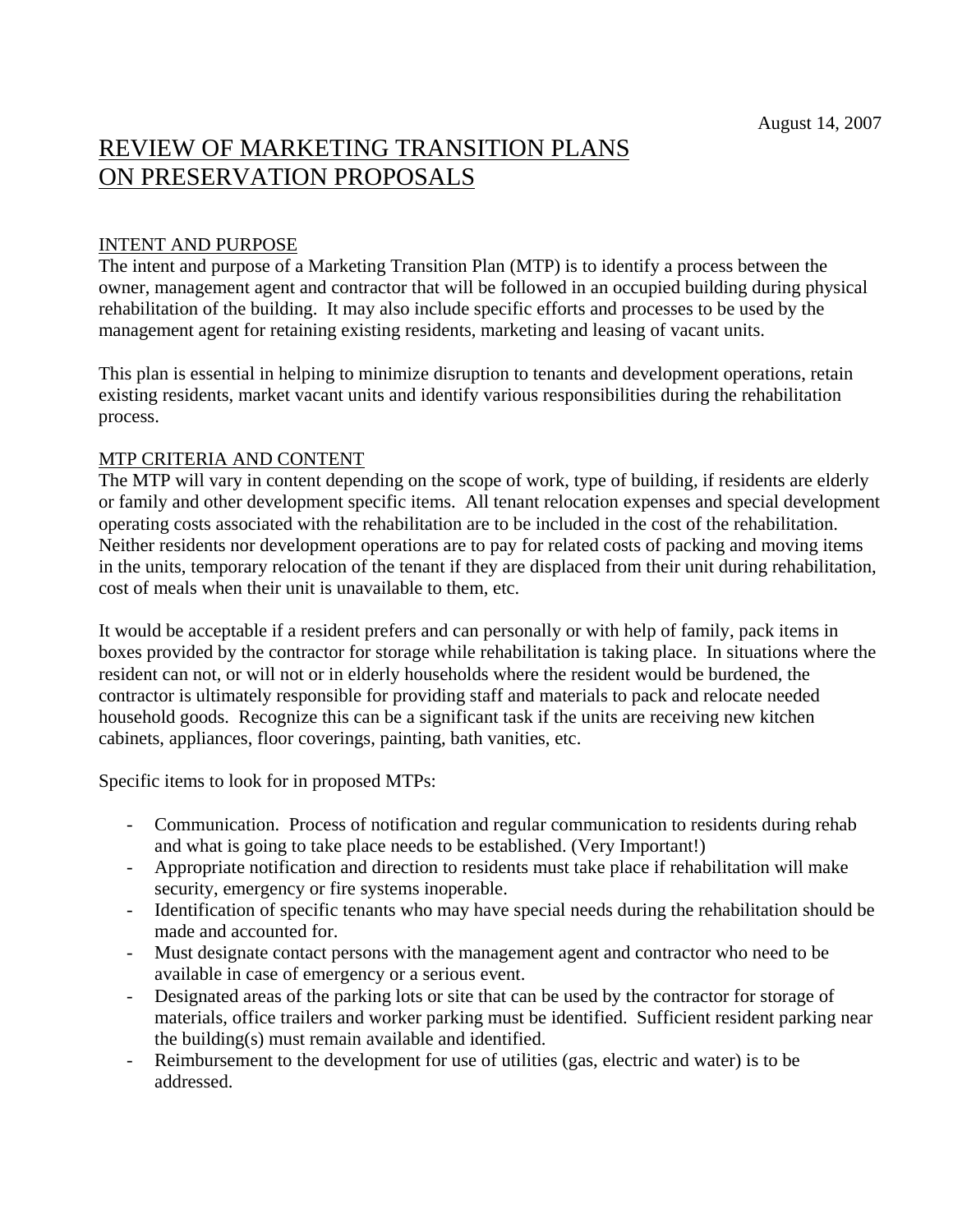- If an elevatored building exists, a plan should be developed noting specific times construction workers can use the elevator(s) for moving materials and waste. Unrestricted use of an elevator by residents and coordination of elevator use if only one exists, is important. If an elevator is to be made inoperable due to repair or replacement, sufficient notification and accommodations must be made for the residents.
- When tenants are displaced from their units for 4 hours or more, provisions for providing a meal must be made. If their unit is not available for them to make a lunch or dinner, an appropriate meal shall be available to them. (Donuts and coffee is not sufficient.)
- If rehabilitation requires the resident to be out of their unit over night, appropriate accommodations must be provided. Related expenses will be paid for by the contractor.

In summary, the contractor is ultimately responsible for packing, moving and storage of tenant items in the units that have to be moved because of the rehab. This includes wall hangings, furniture and all general household items. To the extent a tenant is willing and able to pack their own stuff, that is acceptable. To the extent that does not occur the contractor is responsible for providing needed staff and funding to accomplish the task. The contractor is also responsible for related displacement expenses of the tenant if caused by the rehabilitation. Development 'operations' is not to absorb these expenses.

Once approved by the Authority, the MTP is to be dated and signed by the owner, management agent and contractor and made part of the closing.

8-15-07 BT G: Marketing Transition Plans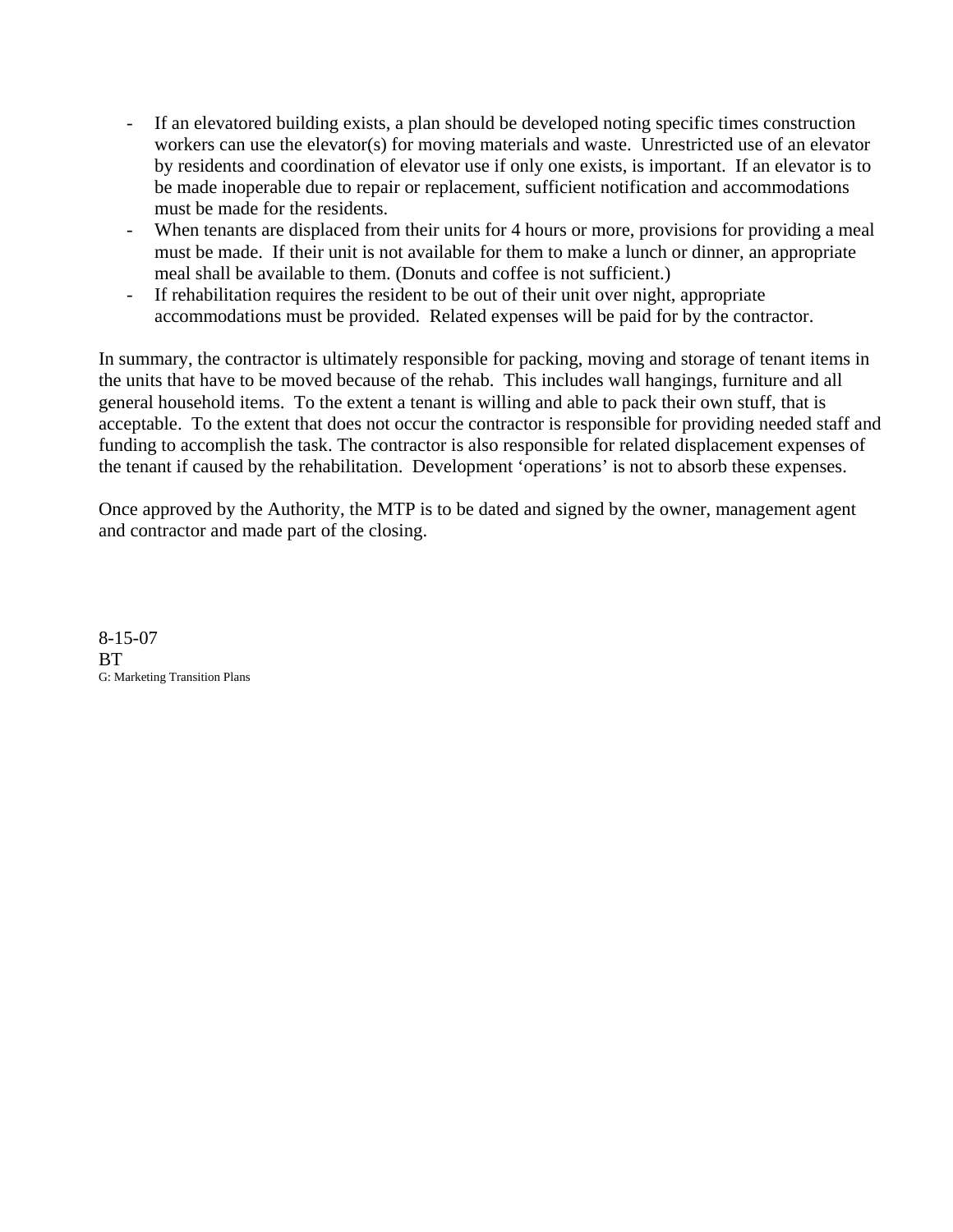### **Michigan State Housing Development Authority**

#### **Approved Market Analyst List**

**For Conducting Market Studies for Affordable Housing Projects in Michigan**

- Vogt, Williams & Bowen LLC
- **Lea & Company**
- **Community Research Services, LLC**
- **Market Analyst Professionals, LLC**
- Novogradac & Company LLC
- RealPropertyResearchGroup, Inc.
- **Shaw Research and Consulting**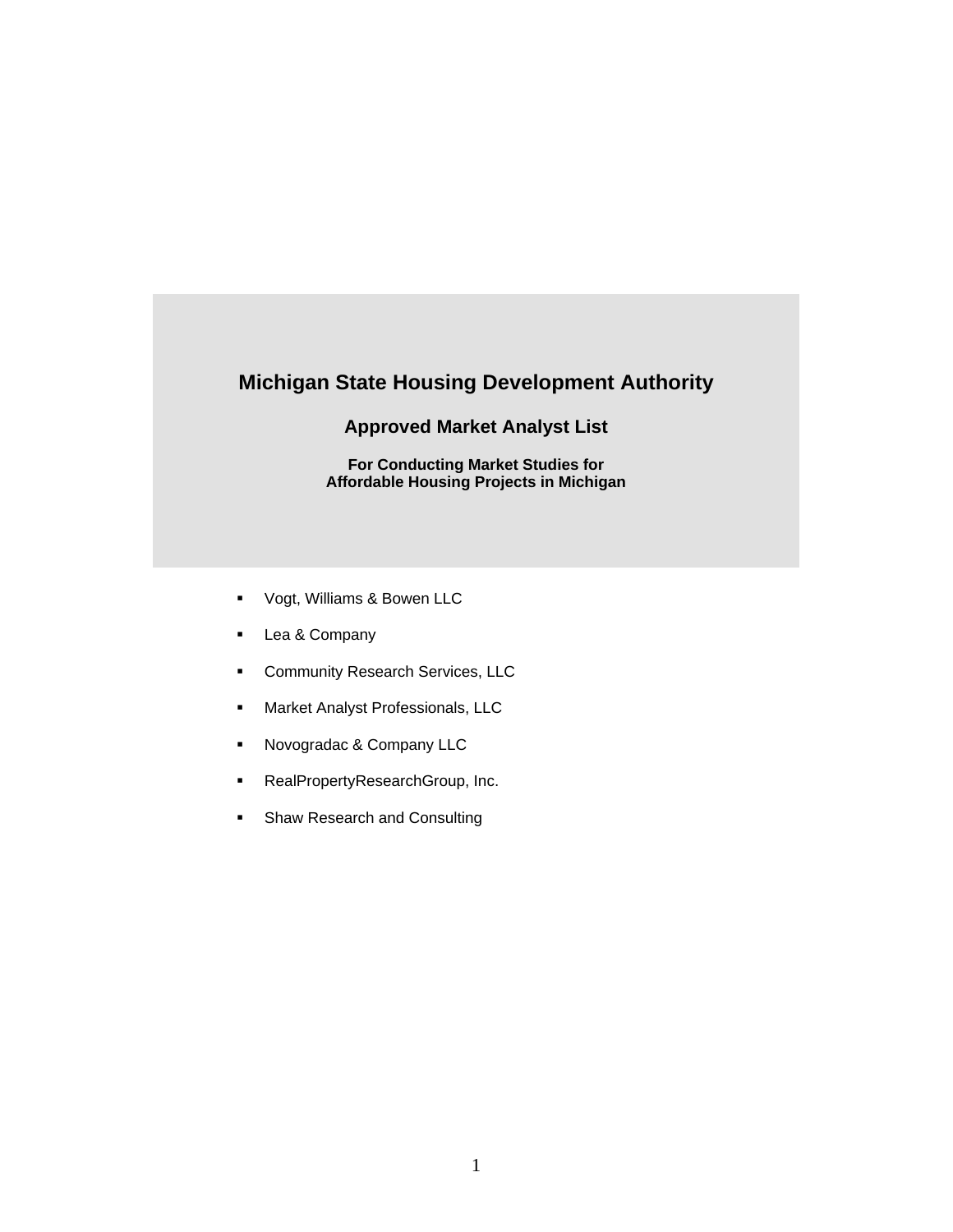# **MSHDA Market Requirements January 28, 2009**

## **I. Purpose**

The purpose of market studies for the Michigan State Housing Development Authority is to help staff determine whether a market exists for a given low or moderate income rental housing proposal. The study should contain information, including statistics on demographics, income and current rental market conditions, necessary for that conclusion. In addition to supporting data, it is vital that the market study contain analysis that makes the findings relevant to the marketability of the proposal as described in the sponsor's application. Since the market study is of such importance, it is incumbent on the market analyst to provide a thorough analysis of the data that is presented. While data is a necessary part of the analysis process, it is not enough to merely describe the data and expect a reader or reviewer to automatically follow the logic of the argument. First, to the extent possible an analyst must explain trends in the data, weigh their importance and describe what they imply for the success of the project under study. Second, the analyst must provide support for the conclusions that they put forward.

In addition to the general questions that a market analysis answers, a few specific ones come to mind that the Authority has grappled with in its work. These include the absorption rate of higher-targeted (60% AMI) units at proposals relative to their lowertargeted units, how projects with Section 8 or other rental subsidies would reposition themselves in the market if the subsidies would become unavailable, and the importance of various types of amenities to rapid absorption and continued marketability. Market studies submitted to the Authority should strive to answer these and other questions as they relate to the subject property.

In order to provide the counsel that MSHDA staff require, each market study submitted to the Authority shall contain the following information**, in the order provided**, along with a checklist to be made available to the analyst that indexes the study's contents.

## **II. Content**

**A. Executive Summary.** Each market study should include a concise summary of the data, analysis and conclusions, including the following:

- 1. A concise description of the site and the immediately surrounding area.
- 2. A brief summary of the project including its proposed target market.
- 3. Precise statement of key conclusions reached by the analyst.
- 4. Precise statement of analyst's opinion of market feasibility including the estimate of the long term performance of the property, given housing and demographic trends and economic factors.
- 5. Provide recommendations and/or suggest modifications to the proposed project.
- 6. Provide a summary of market related strengths and/or weaknesses which may influence the subject development's marketability , including compatibility with surrounding uses, the appropriateness of the subject property's location, unit sizes and configuration, and number of units.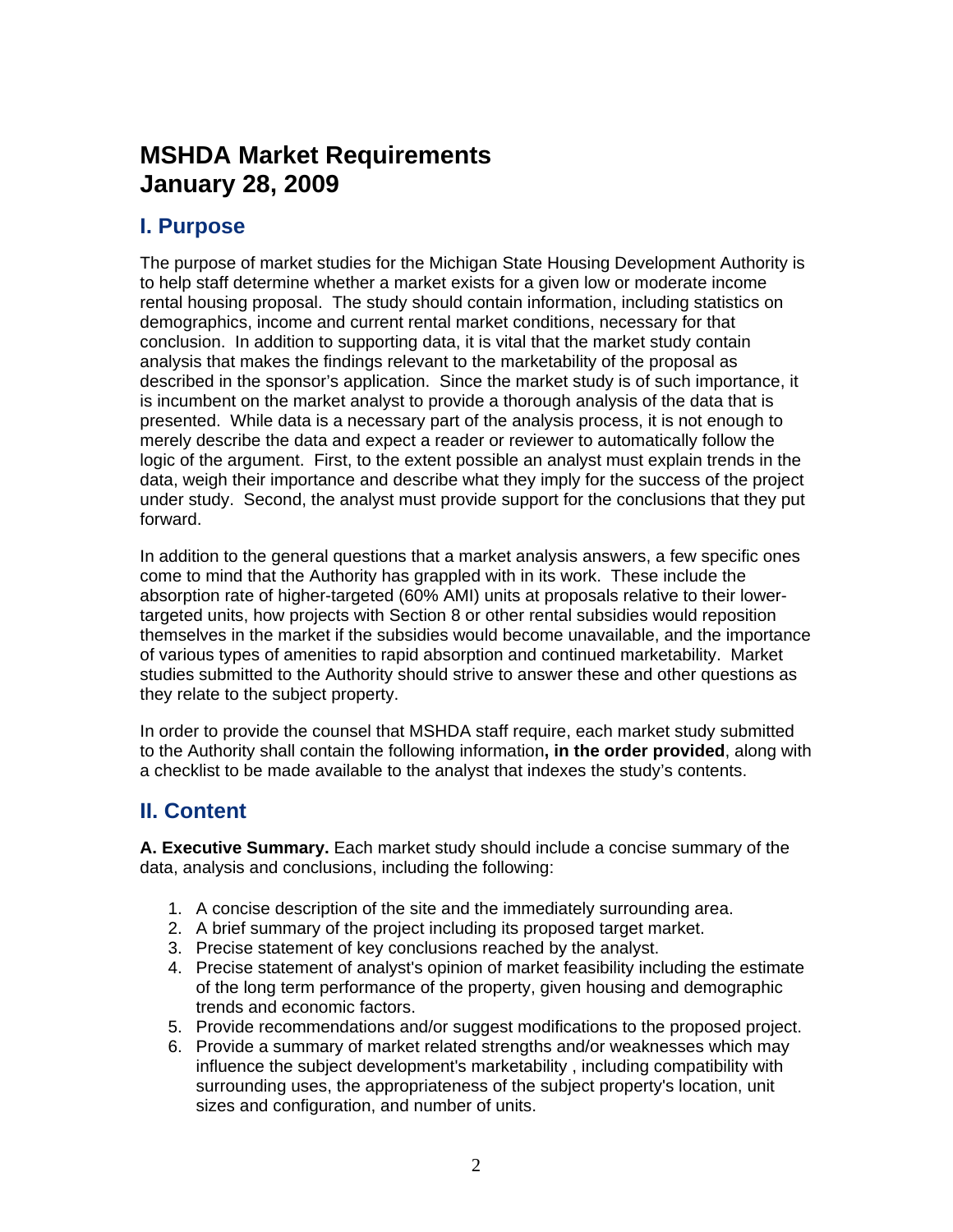**B. Project Description.** The market study should include a project description to show the analyst's understanding of the project at the point in time the market study is undertaken. In addition, analysts should fill out the project description form. It is in Excel format, and is available on MSHDA's website.

The project description should include:

#### 1. **PROJECT STRUCTURE:**

- 1. number of units by unit mix (bedrooms and baths),
- 2. targeted income limit as a percent of AMI,
- 3. unit size in net square feet (the living area of a unit, exclusive of common areas),
- 4. proposed contract and gross rents,
- 5. the utilities expected to be paid by tenants and energy sources for tenant paid hot water, heat and cooking, as well as the utility allowances for tenant paid utilities and the type of heat provided

#### **2. PROJECT DESCRIPTION:**

- 1. target population, including income restrictions and any special needs set-asides
- 2. the number of buildings,
- 3. design type (walk-up, elevator, etc.),
- 4. number of stories,
- 5. unit and development amenities,
- 6. parking
- 7. developer's projected dates for construction start and completion, and start of pre-leasing.
- 8. a copy of the floor plans and elevations should be included as an attachment to the report.

#### **3. REHABILITATION EFFORTS:**

- 1. identification of any existing assisted housing program at the property such as Section 8, Section 202, Section 811, BMIR, Section 236, etc, as well as current occupancy levels, current rents and proposed rents.
- 2. a description of the methodology for the rehabilitation, including the phasing of rehab activities, impact of the rehabilitation work and new rent structure on current tenants, and information on needed relocation of tenants (if necessary),
- 3. the scope of work, including the specific updates planned by the sponsor,
- 4. a rent roll showing tenant incomes for all affordable units at the subject, as well as the household size occupying the unit and the unit's number of bedrooms. If the income data is old, the Consumer Price Index (CPI) can be used to inflate incomes to current dollars; an inflation calculator can be found on the US Bureau of Labor Statistics' site (**[www.bls.gov](http://www.bls.gov/)**)
- 5. documentation of the length of time that subsidies will remain available at the project, or of the availability of additional rental subsidy at the proposal (i.e, additional Rental Assistance units for RHS 515 projects), such as a copy of the applicable portion of the HAP contract, or a letter from the Rural Housing Service showing that the RA units at the subject will remain after rehab efforts are finished.
- 6. the market analyst should review site and architectural plans and give a rough opinion on their effects on the marketing of the completed project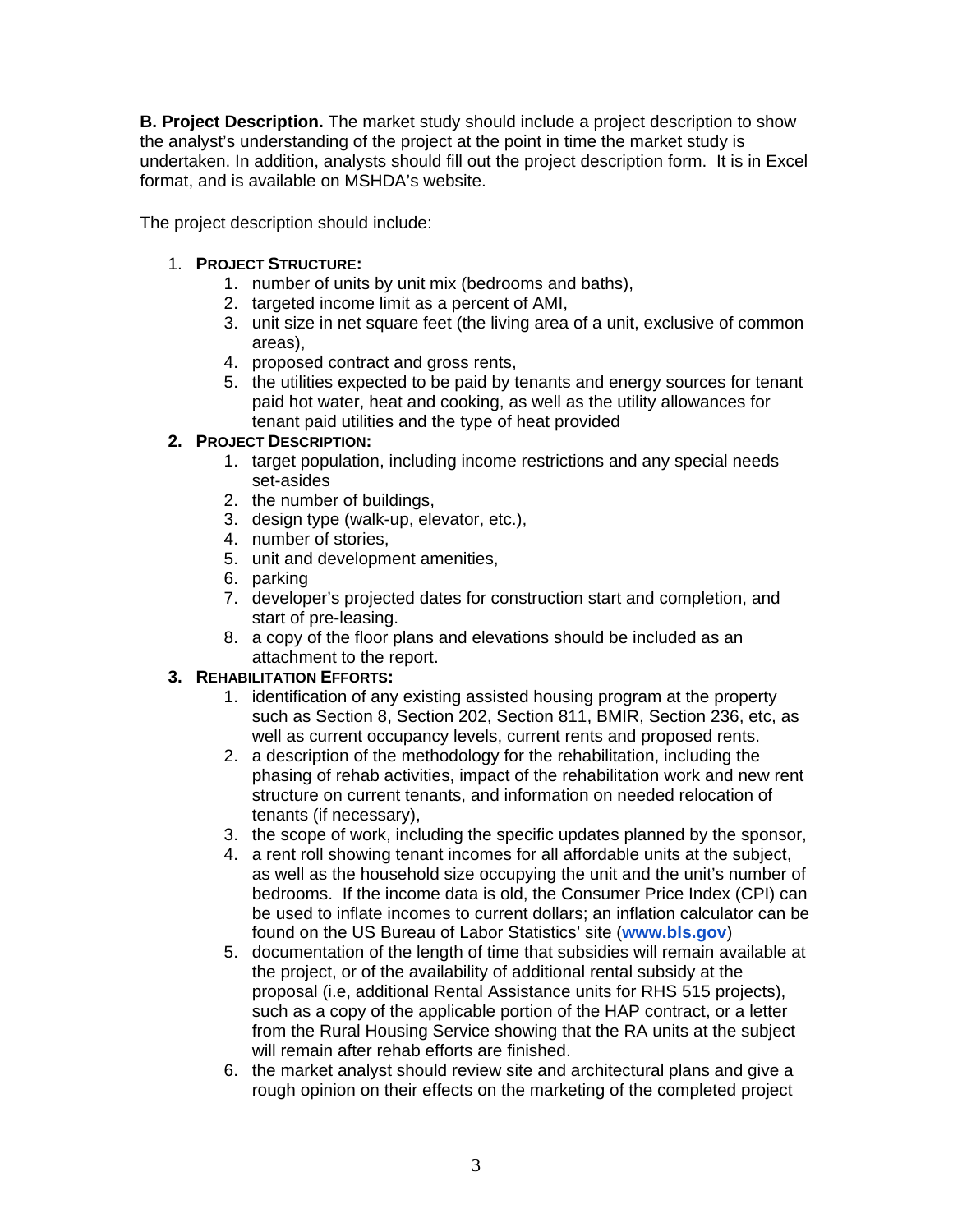If the plans are not completed at the time of the analysis, the market analyst should so state.

#### **C. Location and Market Area Definition**

#### **1. PRIMARY MARKET AREA AND SECONDARY MARKET AREA**

- 1. For the purposes of MSHDA market studies, the Primary Market Area is the local area from which the subject will draw potential renters. It implies that households within the PMA would be willing to move to, or shop for, housing located therein, and that rents, amenities and other aspects of housing would be similar among multifamily complexes in that area.
- 2. Given this definition, the analyst must define the Primary Market Area (PMA) that pertain to the subject. Identify PMA boundaries by census tracts, school districts, jurisdictions, street names, or other geography forming the boundaries. Also, include a map that clearly shows the borders of the PMA, and its major features (towns and cities included, major roadways, and the location of the subject).
- 3. Defend the composition and extent of the PMA. To the extent possible, the PMA should be based on real-world data, such as the experience of other complexes in the area. This is especially applicable if the proposal is for a new phase of a successful project. **It is important to note that PMA boundaries based on radii are no longer accepted by the Authority**. In addition, PMAs that cross state borders are allowed only if convincing evidence of cross-border interaction (migration, commuting, shopping, experience of other projects in the market, etc.) is presented in the study.

#### **2. SITE CHARACTERISTICS**

- 1. Provide a description of the site characteristics including its size, shape, general topography and vegetation. For scattered site projects, note the differences in quality that may occur between parcels, as well as a map of the parcels showing their geographic distribution.
- 2. Provide photographs of the site and neighborhood, and a map clearly identifying the location of the project and the closest transportation linkages, shopping, schools, medical services, public transportation, places of worship, and other services such as libraries, community centers, banks, etc. In situations where it is not feasible to show all the categories on a map, the categories may be addressed in the narrative.
- 3. Where applicable, provide evidence of new private or public investment in the area near the proposal. This could include community revitalization plans, other housing developments, new commercial enterprises, or others.
- 4. Describe the marketability of the proposed development. Aspects of this include the following:
	- 1. curb appeal
	- 2. non-residential land uses contiguous to the site (dumps, auto salvage yards, heavy industrial uses or other land uses that are generally not compatible with)
	- 3. an analysis of the linkages between the project and local amenities noted in the PMA map described previously
	- 4. an analysis of the surrounding neighborhood, including the analyst's perception of its residential character, non-residential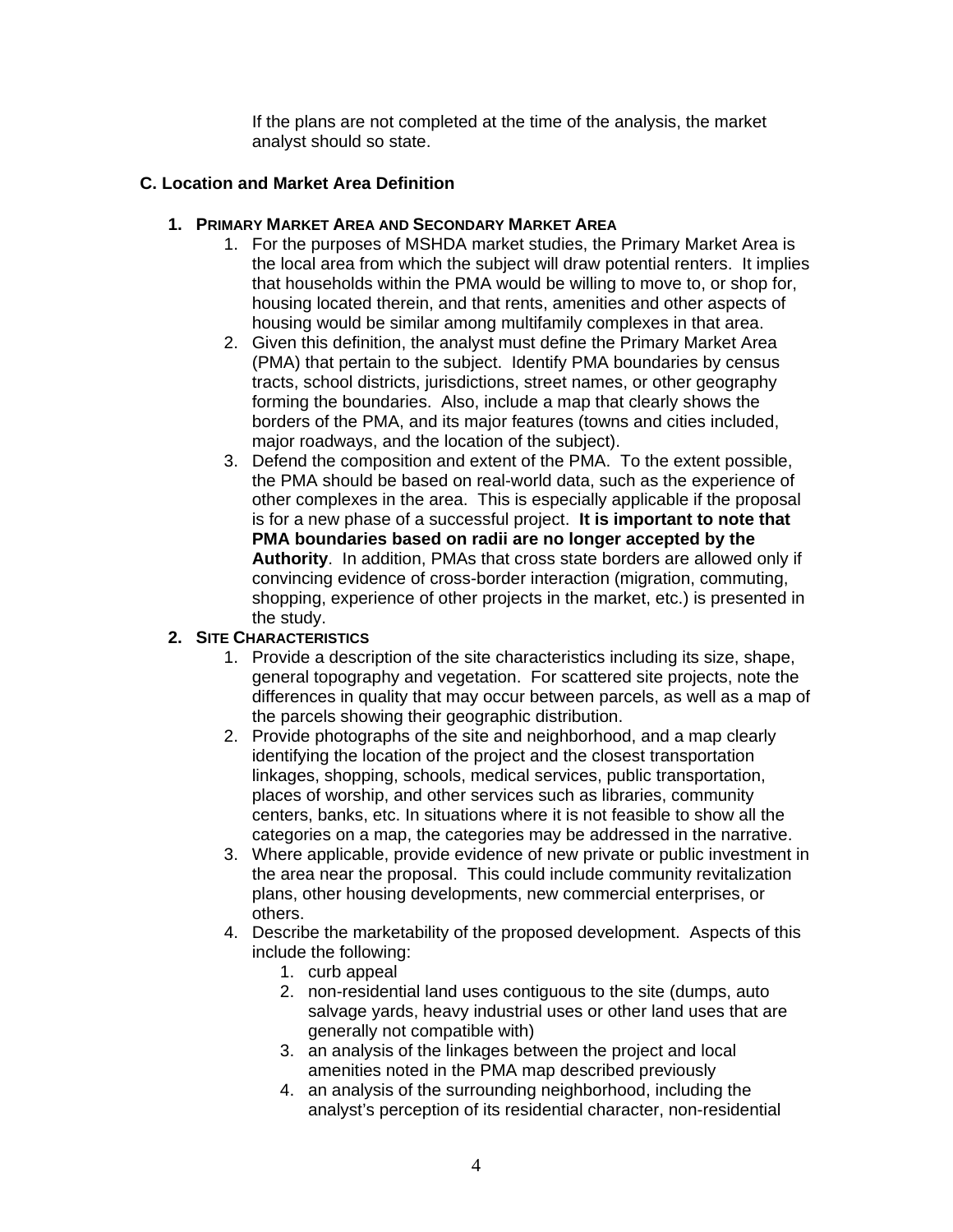land uses (if any), the quality of the housing stock, its level of upkeep, and its effects on the market performance of the proposal

- 5. Describe and evaluate the visibility and accessibility of the site. Important aspects of this include the following:
	- 1. ease of ingress and egress, including a discussion of traffic controls around the site, difficult left-hand turns against prevailing traffic, excessive curb cuts surrounding the entrance to the development, and unreasonable lines of sight at the entrance. Excessive traffic congestion should be avoided, such as around major employment parking lots, large shopping malls and multiscreen theaters.
	- 2. self-advertising quality of the site, by virtue of its visibility from roadways
	- 3. adequate visual separation from adjacent land uses
	- 4. potential for adequate signage, lighting and landscaping
- 6. MSHDA has a set of site criteria on its website, **[www.michigan.gov/MSHDA](http://www.michigan.gov/MSHDA)**. Analysts should look at these criteria, and determine how well the site of the subject meets them.

**D. Population and Households.** Provide total population, age and income target data for the Primary Market Area using the 1990 Census, 2000 Census, current year estimates, and projected market entry (usually one to two years after the current year). Data from third-party demographic data providers, such as Claritas, CACI, ESRI and others is acceptable. Indicate the source for all data, and provide an analysis of trends indicated by the data. This is especially important if the trends noted in the Census figures do not match those coming from the third-party sources (i.e., Claritas or ESRI). When they differ, the analyst must offer a plausible explanation for the difference with proof; as a last resort, if one cannot be made, then straight-line estimates and projections using the 1990 and 2000 data should be used. In addition, the market analyst's own estimates can be used, but these must be accompanied by a detailed description of their derivation, and enough data to allow MSHDA staff to recreate them, if needed.

Detail on the following demographic topics is necessary:

#### **1. POPULATION AND HOUSEHOLDS:**

- 1. Population trends
- 2. Population by age, including the number of non-elderly (0-64) and elderly (65 and over). If sufficient evidence is introduced, younger elderly populations might be accepted; this will depend greatly on the product type proposed by the developer.
- 3. Household trends
- 4. Tenure by age of householder, including the number of renters and owners that are headed by seniors (aged 65 and over) and non-seniors.
- 5. Household size by tenure (both the average number of persons per household and tenure group, and a breakdown of households by number of persons per household and tenure group)
- 6. For congregate care projects, ages used (for both population and household information) should be 75 and over.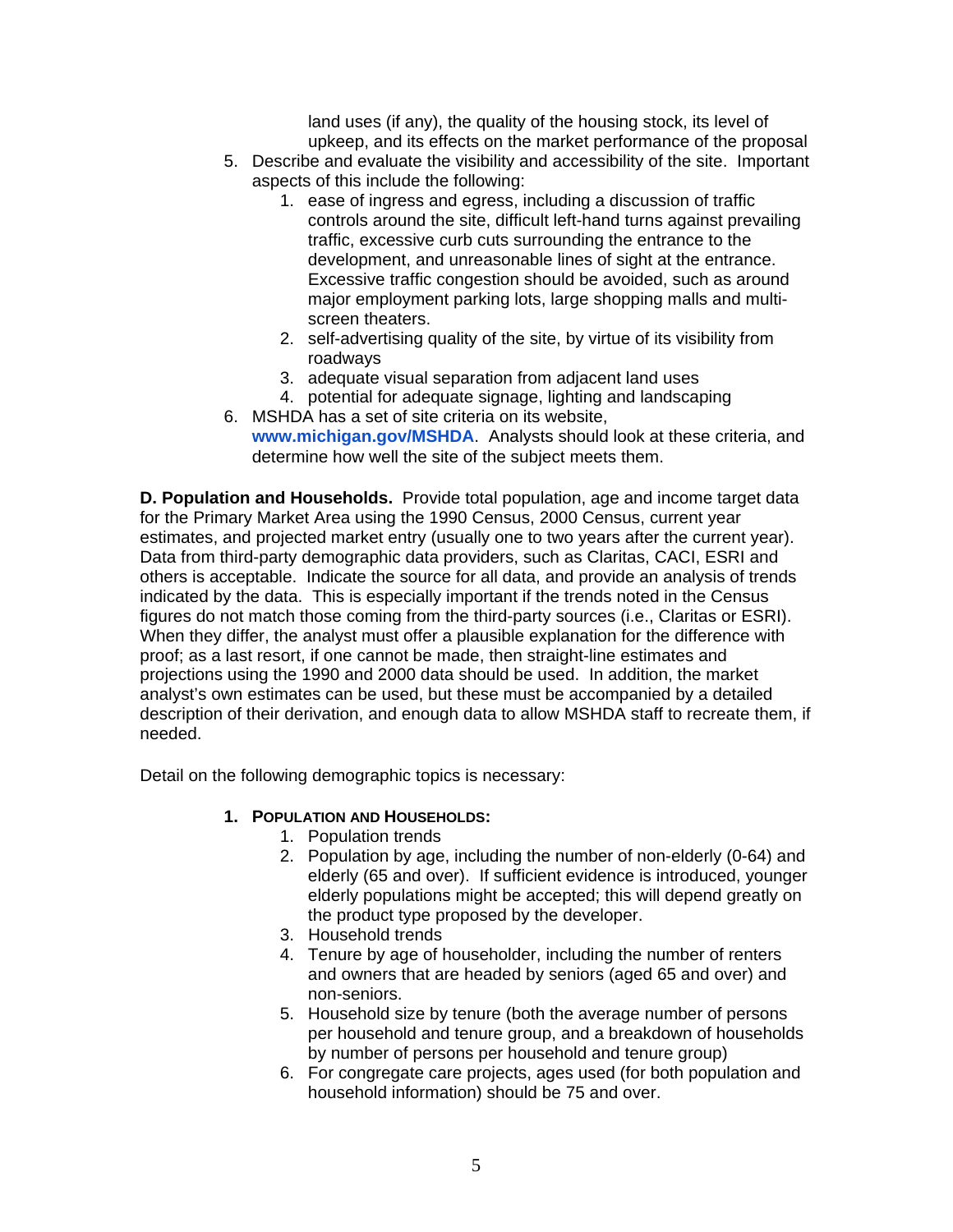#### **2. INCOME BY TENURE:**

- 1. Provide a breakdown of households by incomes in \$5,000- \$10,000 increments, by household size and by tenure for 1990 and 2000 Census, current year, and the year of market entry. If necessary, the 2000 income distribution by tenure can be applied to the market-entry estimate of households.
- 2. In most cases, elderly households must be removed from these totals when analyzing family projects, and non-elderly households must be removed with senior subject proposals. The only exception for this rule concerns markets where the subject, by virtue of market or unit size (for example, markets with a lack of senior housing, or proposals that feature one and two bedroom unit mixes), might indeed attract senior renters. Proof of this contention is necessary.
- 3. The data for independent elderly proposals should be based on households 65 years and over, while congregate care housing should be based on households 75 years and over.
- **3. FOCUS GROUPS**: For projects in uncertain markets or for proposals whose market appeal is questionable, MSHDA can, under its sole discretion, order a focus group analysis. The purpose of this research will be to test the market for the proposal, its rent levels, amenity provision, and other factors. MSHDA will pay for the initial cost of the study, and if the project moves forward, will be reimbursed by the developer through the inclusion of the cost of the study in eligible basis.
- **4. CRIME DATA:** Provide information or statistics on crime in the Primary Market Area relative to data for the overall area. Where the data on crime is limited, information for the jurisdiction where the proposal is located can be substituted for PMA data. However, interviews with local law enforcement officers should be used to put those numbers in context; this is very important for proposals located in larger cities where a jurisdictionwide figure can mask local detail. Address any local perceptions of crime or problems in the Primary Market Area, as well as how the subject plans to overcome any negative perception associated with the incidence of neighborhood crime.
- **5. SCHOOL PERFORMANCE DATA:** Information pertaining to school performance should also be analyzed, including:
	- 1. Math and English standardized test results, compared to the state's average
	- 2. Graduation rates, compared to the state's average
	- 3. An analysis of how this information might affect the market performance of the subject.
	- 4. The website **[www.schoolmatters.com](http://www.schoolmatters.com/)** contains this information.

**E. Employment and Economy.** Provide data and analysis on the employment and economy of the Primary Market Area to give an understanding of the overall economic health of the community in which the Primary Market Area is located. List sources for the data and methodology for the analysis, and be sure to relate all findings to the market performance of the subject property.

#### **1. EMPLOYMENT AND UNEMPLOYMENT:**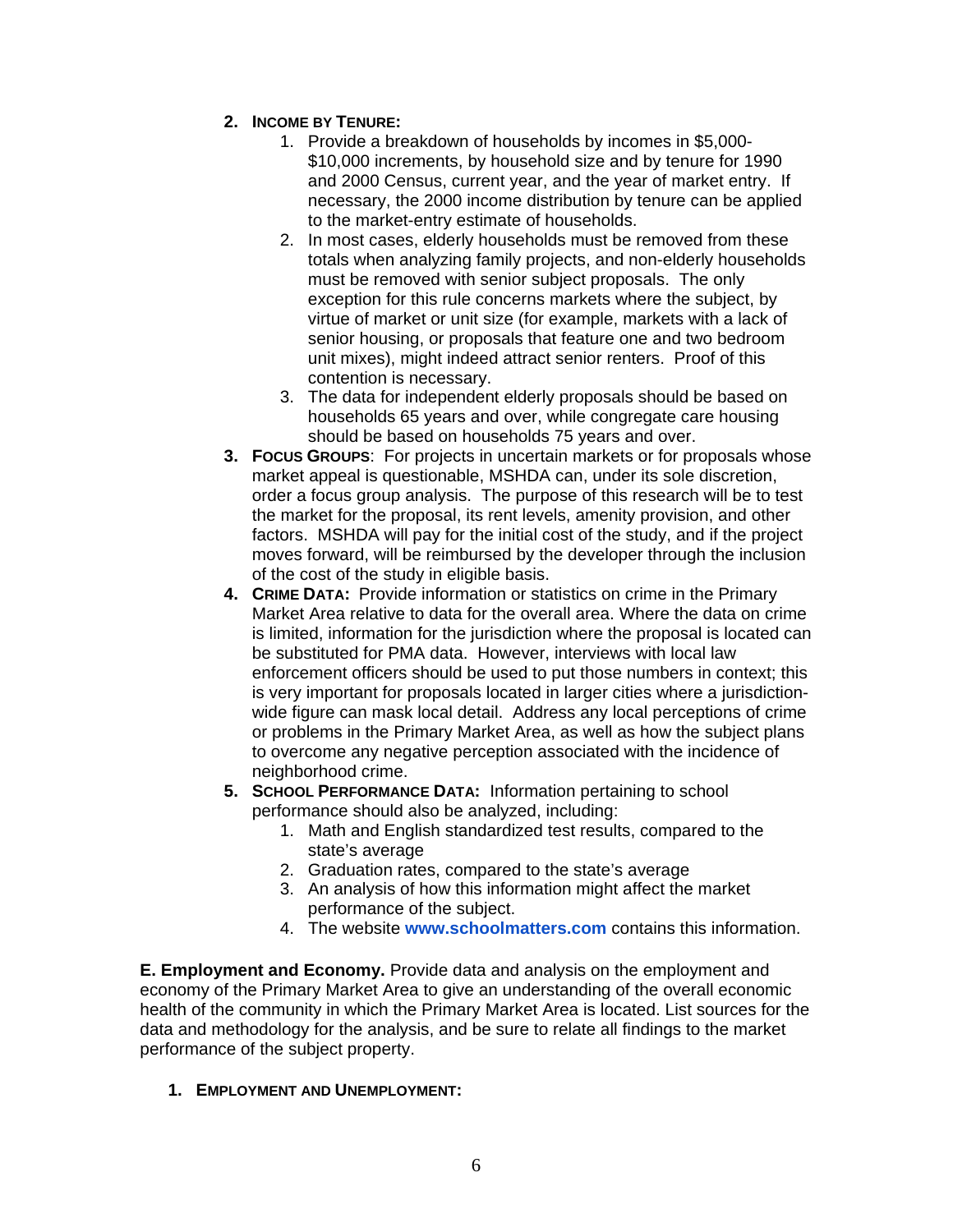- 1. Provide a description of employment by industry sector for the Primary Market Area or smallest geographic area available that includes the Primary Market Area and compare the data to the larger geographic area, e.g. the city, county, labor market area, or MSA.
- 2. List major employers in the PMA, the type of business and the number employed and compare the data to the larger geographic area (i.e. MSA, County, etc.).
- 3. Show the historical unemployment rate for the last ten years (or other appropriate period) for the PMA and compare to the larger geographic area (i.e. MSA, County, etc.).
- 4. Show employment growth over the same period. Compare to the larger geographic area.
- 5. Comment on future trends for employment, as well as general economic conditions, in the PMA in relation to the subject property. This would include expected employer expansions or contractions, plant openings and closings or other similar information. Provide proof of your contentions.
- 2. **EMPLOYEE HOUSING:** If relevant, comment on the availability of affordable housing for employees of businesses and industries that draw from the PMA.
- 3. **WAGES BY OCCUPATION:** Provide a breakdown of typical wages by occupation. These are usually available on an MSA-wide basis, but some sources might exist for smaller areas.
- 4. **COMMUTING PATTERNS:** Provide commuting patterns for workers such as how many workers in the PMA commute from surrounding areas outside the PMA. Comment on what these patterns mean for the marketability of the subject proposal.
- 5. **LONG TERM ECONOMIC PROJECTIONS:** Provide estimates of employment growth or decline by major NAICS code through 2014 for the state Economic Forecast Region that includes the subject. This information is located on the Michigan Labor Market Information website, **[www.milmi.org](http://www.milmi.org/)**, on the Industry Information link on the left side of the page. If available, the analyst can use more local sources of information, such as from a county economic development officer, local planning office, or the like. In this case the analyst must describe the data source.

**F. Existing Rental Housing Stock.** Provide information on other multifamily rental housing in the Primary Market Area and any rental housing proposed to be developed in the Primary Market Area. This section of the Market Study should include:

- 1. **BUILDING PERMIT TRENDS:** A 5-year history of building permits, if available, by housing type and comments on building trends in relation to household trends will be included in the study.
- 2. **RENTAL MARKET INFORMATION**:
	- 1. Identify a list of existing multifamily rental projects in the PMA, including:
		- 1. name,
		- 2. street address,
		- 3. population served,
		- 4. type of design,
		- 5. age and condition,
		- 6. number of units by bedroom type,
		- 7. rent levels,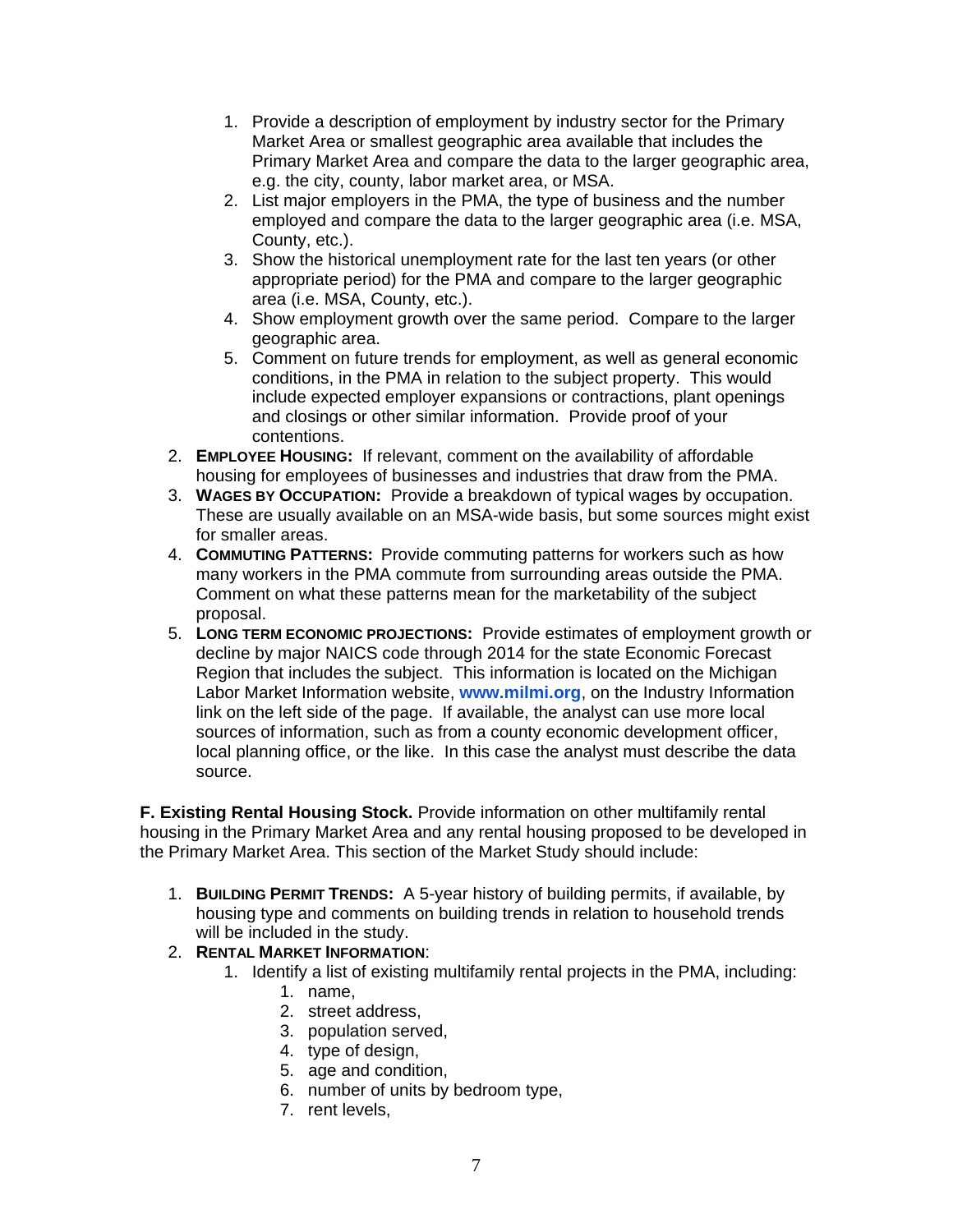- 8. number of bedrooms and baths for each unit type,
- 9. size in square footage of units,
- 10. kitchen equipment,
- 11. type of utilities (state whether paid by tenant or owner and energy sources for hot water, heat and cooking),
- 12. unit and site amenities included,
- 13. site staffing,
- 14. occupancy rate by unit size and AMI, if applicable,
- 15. rental absorption history within the last two years,
- 16. concessions currently offered
- 17. number of households on waiting list
- 18. name, address and phone number of property contact
- 19. date of data collection
- 2. Include a map identifying the location of each property in relation to the subject, identifying its funding type or subsidy source (9% LIHTC, Conventional, Section 8, Section 236, Section 515, MSHDA financing, or other).
- 3. Describe the size of the overall rental market in the PMA, including the percentage of Market Rate and Affordable Housing properties.
- 4. Provide a narrative evaluation of the subject property in relation to the market's multifamily properties.

#### 3. **MOST COMPARABLE PROPERTIES**:

- 1. Identify those properties which are most similar to the proposed development. The analyst should state why these comparables referenced have been selected, which are the most directly comparable, and explain why certain projects have not been referenced.
- 2. Pictures must be provided of the properties deemed most comparable to the subject. These must be of a size large enough to be useful to reviewers.
- 3. Include a map of these properties, with a usable scale and the location of the subject property.

#### **4. COMPETITIVE ENVIRONMENT:**

- 1. Discuss the availability of affordable housing options, including purchase or sale of homes. This is very important in the case of rural markets, or subject properties that contain a large number of larger (three or four bedroom) units. It is also important for senior projects, in that homeowners must sell their existing homes before moving to the subject.
- 2. If the subject property has three- or four-bedroom units that account for at least 20% of its total units, use single-family rentals for comparison purposes in markets that do not have multifamily rental stock with three or more bedrooms.
- 3. When relevant, include a list of LIHTC projects with allocations in or near the market area that are not placed in service, giving as much detail as possible on estimated Placed-In-Service dates, unit mix and income levels to be served. **As noted in Section III MSHDA is expected to provide this information to the analyst**. If there are no comparable projects in the pipeline, the analyst must state this fact.
- 4. Discuss the impact of the subject development on the existing housing stock, in terms of conventional multifamily projects, affordable projects (including RHS, HUD and others where applicable), and MSHDAfinanced properties (including those that have not yet reached stabilized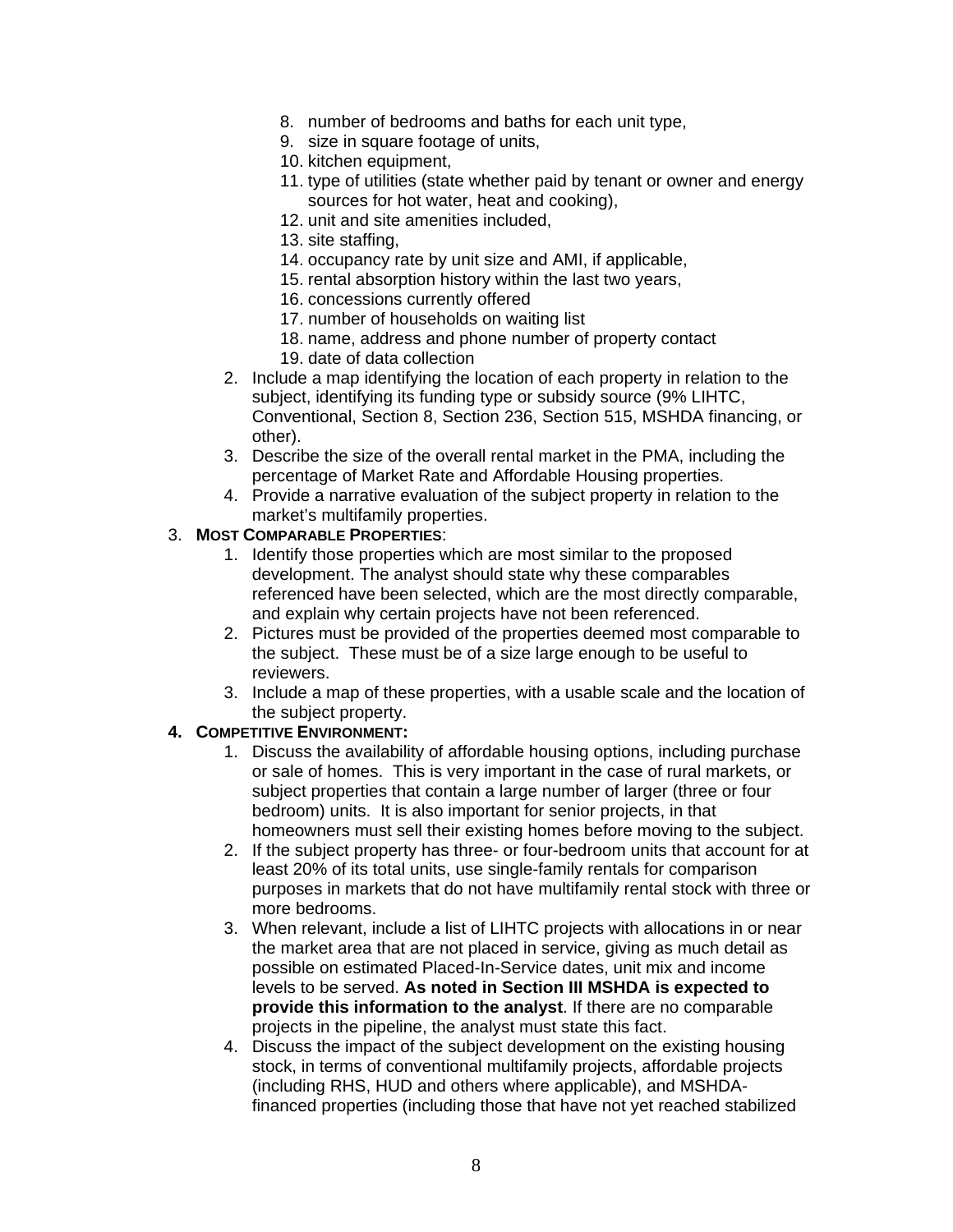- 5. The market vacancy rate for the PMA rental housing stock by population served (i.e. market rate, Low Income Housing Tax Credit, and Project Based Rent Assistance), type of occupancy (i.e. family, seniors, special populations) and unit size must be computed.
- 6. Provide an average rent among comparable properties in the area, and discuss its ramifications for the marketability of the subject. Note that in many markets the level of rent charged in HUD-assisted properties is often not attainable without the provision of rental subsidy. If rent grids are used, be sure to identify the reasons for adjustments.

**G. Local Perspective of Rental Housing Market and Housing Alternatives.** The market study should include a summary of the perspective on the rental market, need for the proposed housing and unmet housing need in the market. The local perspective should consider:

- 1. Interviews with local planners, housing and community development officials and market participants to estimate proposed additions to the supply of housing that would compete with the subject and to evaluate the local perception of need for additional housing.
- 2. Interviews with local Public Housing Authority (PHA) officials to seek comment on need for housing and possible impact of the proposed development on their housing inventory and waiting lists for assisted housing. Include a statement on the number and availability of Housing Choice Vouchers and the number and types of households on the waiting lists for Housing Choice Vouchers.

**H. Demand Analysis:** For the purposes of these analyses, it is assumed that marketrate households will pay up to 30% of their incomes toward gross rent, and that lowerincome households will pay up to 40% of their incomes toward gross rent. For marketrate units, an upper income limit of \$50,000 will be used, since homeownership would be more likely among households with that level of income or higher. If evidence from the market exists, it is possible that a higher income-to-rent ratio may be used for senior projects; however, evidence supporting this contention must be presented in the study.

It is further assumed that for family proposals there will be 1.5 persons per bedroom; senior projects will rely on an assumption of two person households. Demand estimates for proposals that contain a significant proportion of larger rental units (three and four bedrooms) will need to take into account the relatively small number of large households that would choose such unit sizes; the analyst must state how this circumstance has been accounted for.

Analysts should use the Excel worksheet provided on the MSHDA website for the calculation of demand estimates for each income limit at the subject property. These demand estimates should be constructed so as to eliminate double counting stemming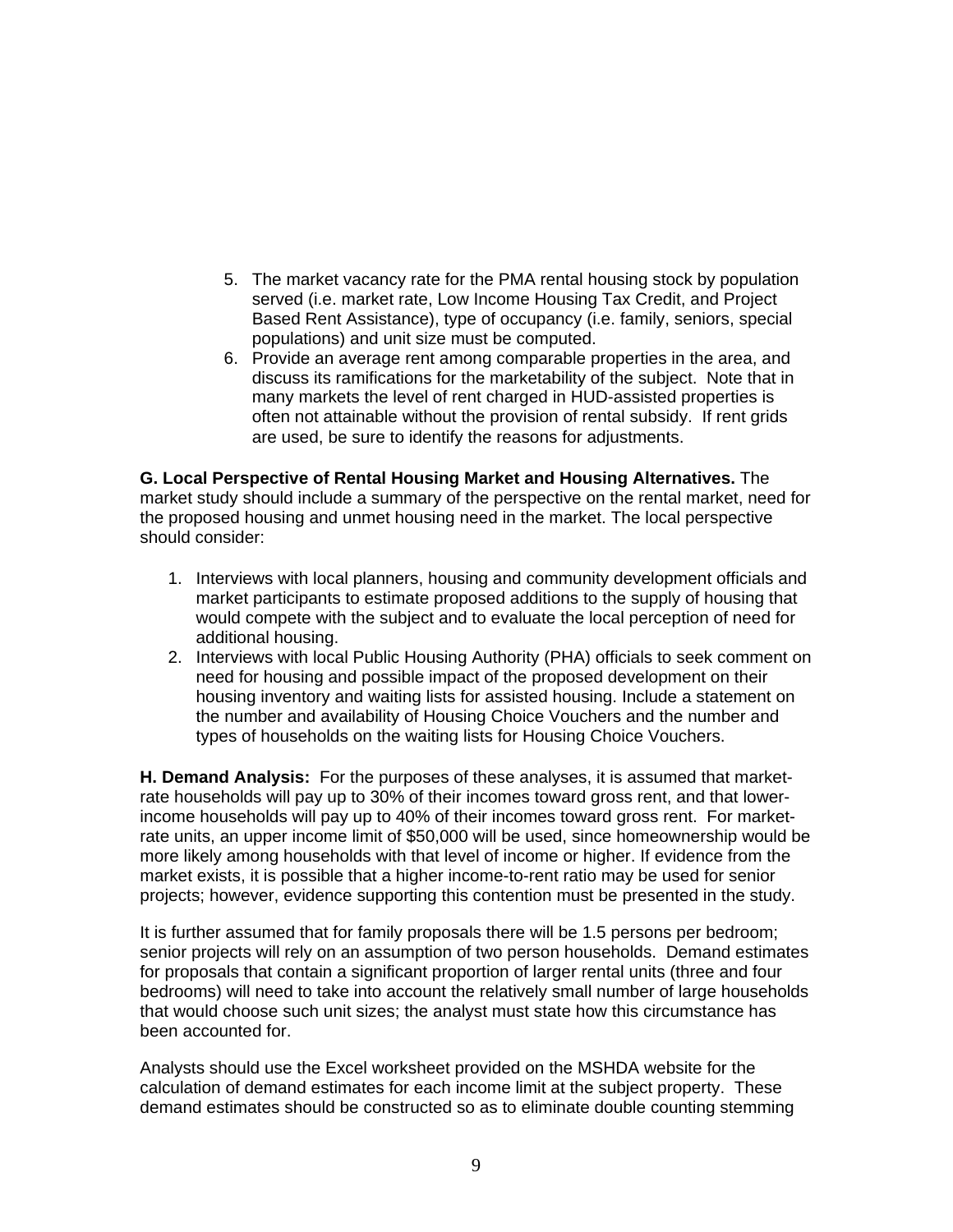from overlapping income qualification limits. Be sure to use income-specific renter propensities for demand estimation, to recognize the fact that more low-income households rent. This information is available from the US Census (factfinder.census.gov), on table HCT11 for family projects, and on the HUDUser website (**[www.huduser.org](http://www.huduser.org/)**) for senior proposals. Movership rates that will be used to determine demand estimates will be published on the MSHDA web site, and will be taken from the latest Census data available. Calculations for the penetration rate, capture rate, and saturation rate are also on the worksheet provided on the MSHDA website.

**1. SCENARIOS:** A scenario approach to gauging the depth of demand for a specific proposal is welcome, but all studies shall include the basic MSHDA methodology in addition to any other data that the analyst feels is appropriate. In addition, the MSHDA demand figures will form the basis for decisions on particular markets, unless persuasive evidence to the contrary is presented. Scenarios can contain changed values for movership, different rents, varying income targeting plans, absorption of other product in the market, differing rates of pre-leasing activity, and other items. Three scenarios should be provided—a "best case" scenario, the MSHDA methodology, and a "worst case" scenario. If a scenario approach is used, persuasive justification for any modifications to basic MSHDA methodology must be included in this section of the study, including proof of the validity of alternate assumptions.

**2. ABSORPTION RATE:** Define and justify the absorption period and absorption rate for the subject property. While the specific methods used to generate this are left to the analyst to determine on the basis of market conditions, demographic change and other factors, a guideline of eight units per month for an average absorption rate can be used as a starting point. Weaker markets (characterized by high vacancy rates, large numbers of pipeline units, or other factors), senior projects or higher demand ratios would tend to slow absorption by some factor (resulting in fewer units absorbed per month).

**3. FUTURE COMPETITIVE ENVIRONMENT**: Project and explain any future changes in the housing stock within the market area, and their effects on the marketability of the subject proposal. Identify risks (i.e. competitive properties which may come on line at the same time as the subject property; declining population in the PMA, etc.), unusual conditions and mitigating circumstances. Evaluate need for voucher support or HUD contracts.

#### **I. Other Requirements**

- 1. Date report was prepared, date of site visit and name and telephone number of analyst preparing study;
- 2. Certification of no identity of interest between the analyst and the entity for whom the report is prepared;
- 3. Certification that recommendations and conclusions are based solely on professional opinion and best efforts;
- 4. Statement of qualifications, including a resume;
- 5. List of sources for data in the market study.

### **III. Information to be provided by MSHDA**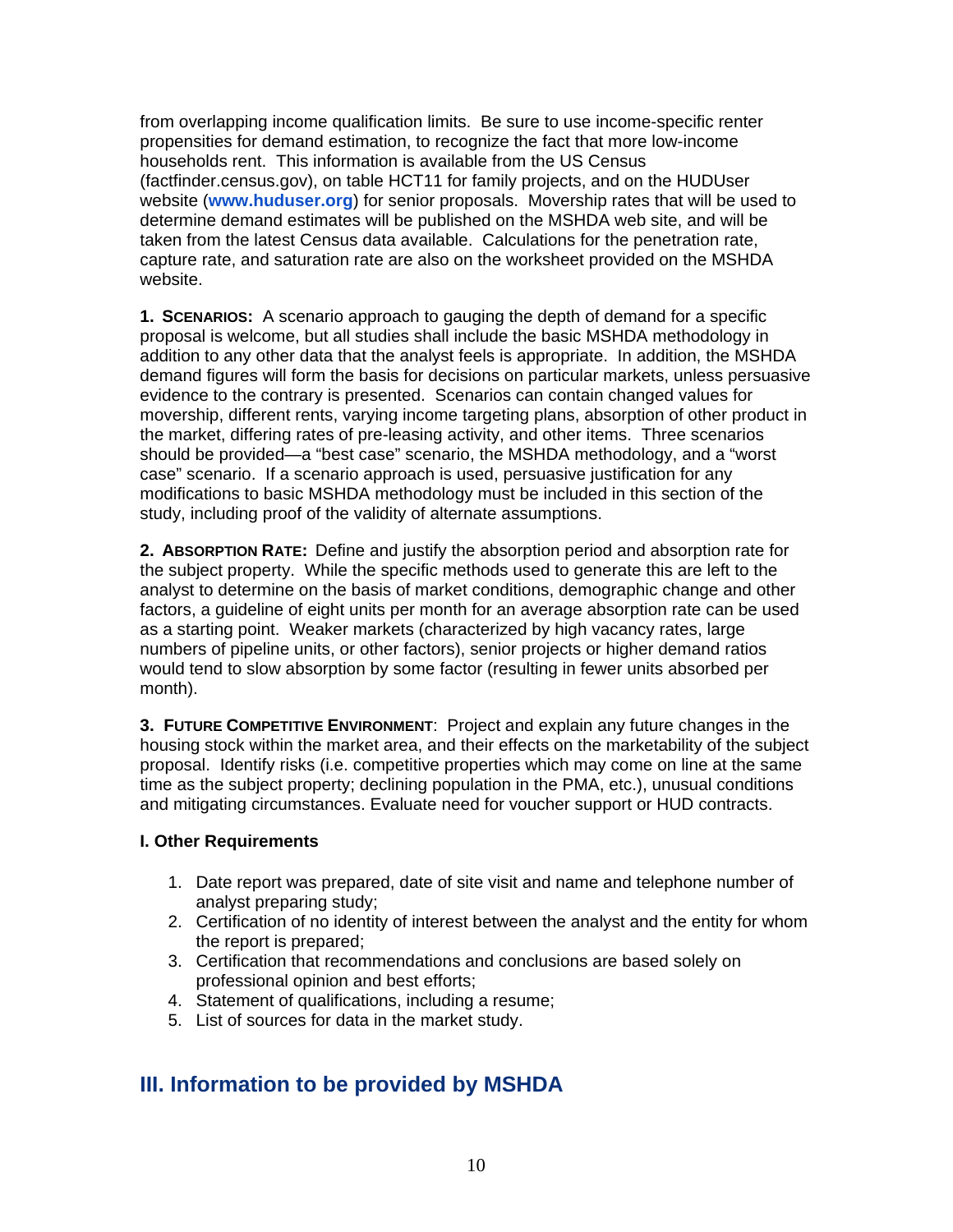MSHDA will cooperate in the completion of the market study and provide data on rental housing inventory in the PMA financed or assisted by MSHDA or which has received preliminary approval or reservations of funding of Low Income Housing Tax Credits and is expected to become available in the market. This data should include property address, number and type of units, rents by unit type and income limits, and other relevant information. This information will be made available on the MSHDA website.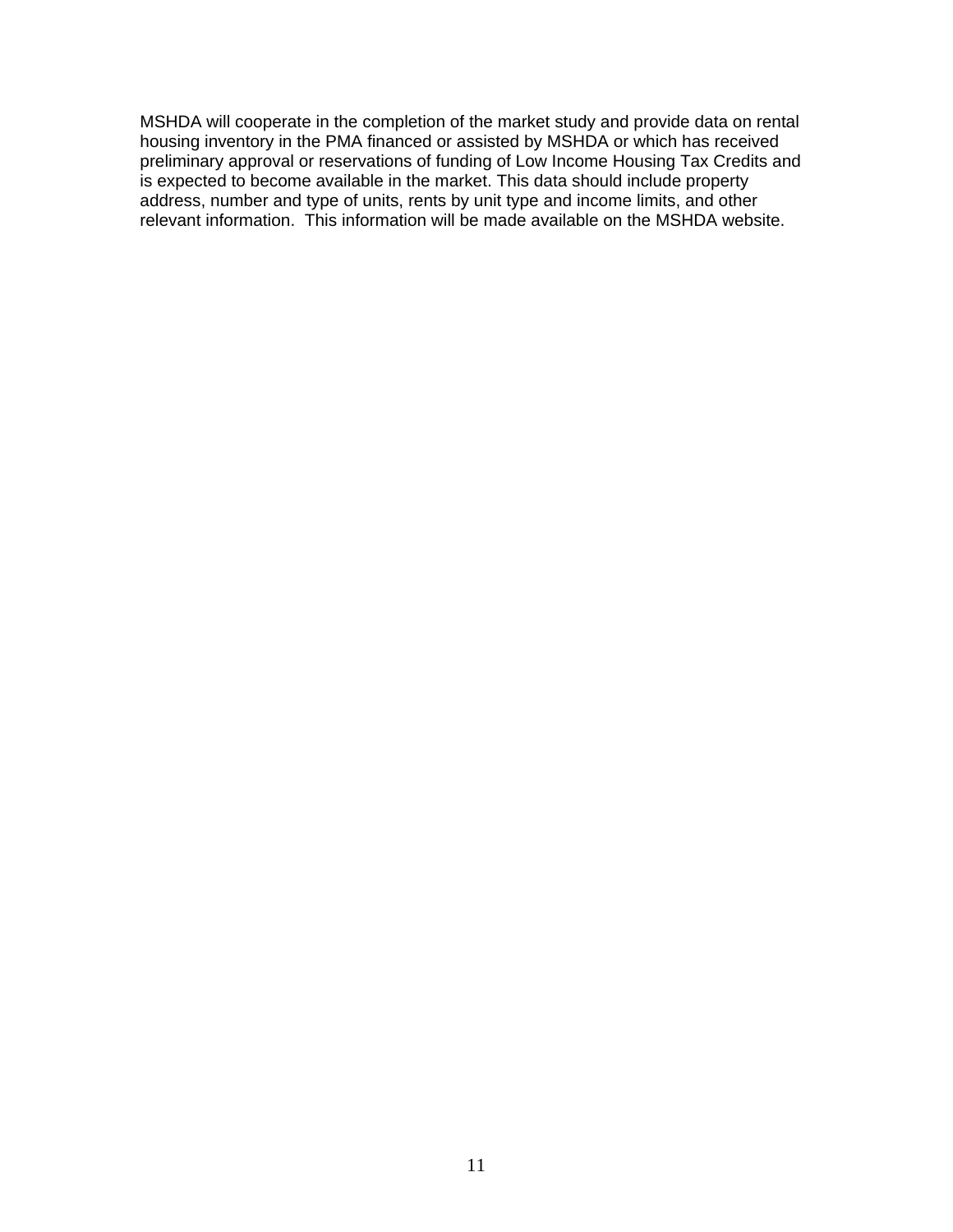## **Addendum 1: Special Needs Housing**

Projects that combine special needs units with undesignated units should submit a study that conforms to the regular study outlined previously, as well as the following additional requirements:

- Identify and describe the special needs population to be served by the proposed housing as well as the amount and type of subsidy which will be made available to make this rental housing more affordable to the target population. If no such subsidy will be made available, state that fact, and justify the rents based on the incomes of the target population. Rents must be projected at 30% of the annual income of the special needs population, with no less than 20% of the units targeted to the lowest income group within the special needs population (SSI).
- Location of relevant support service providers and the distance in miles from the site. Detail on the types of services to be provided, experience at providing these services, and the ability of the service provider to sustain these services over time. Indicate any other non-profit entities which will have involvement in providing services to the subject special housing population (churches, etc.).
- The PMA for a special needs project is likely different from one for the general population. Key considerations to defining the market area are the service/support providers, their current caseloads and service area.
- Provide data on the current number of persons and households in the special needs category or categories to be served. Identify the sources for these estimates, such as service providers, human service agencies, CHAS, etc. Indicate changes in these populations and household counts from previous years, and provide projections for future years. To the extent possible, provide data on household size, age distribution, current place of residence and tenure. Provide information related to "Person-Centered Planning" for individuals with special needs.
- The overview of the local economy should pay close attention to the level of employment in the unskilled and semi-skilled occupations. Supportive work settings should be identified, and their capacity of providing additional work opportunities discussed.
- Provide estimates on the current income of the special needs households indicating the sources of income.
- Estimate the time it will take to fill all of the proposed units. Explain how this estimate was derived.
- Identify any existing rental housing specifically targeted to meet the needs of the special needs population. This includes conventionally-financed rental housing which serves a significant special needs population and those in the target market who currently live in group quarters/facilities. Identify any existing special needs housing where leases may not be renewed due to investor influence or significant increases in area rental rates.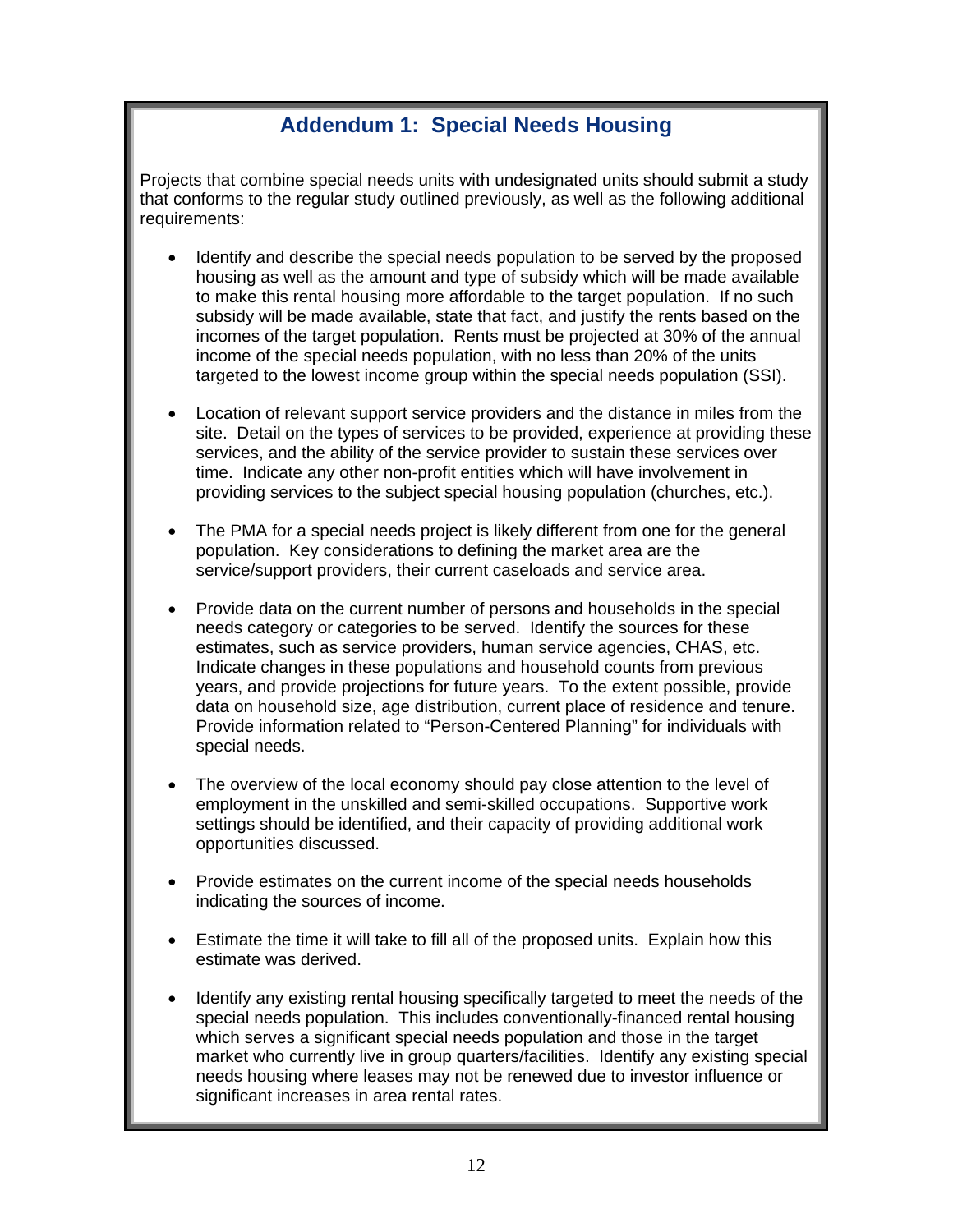Identify other proposed developments that will be targeted to the same special needs population or have the potential to be competitive. Describe each in detail, including information on location, unit types and rents. If there are no other potentially competitive developments in the planning stages, a statement to that effect must be provided.

For projects that have 100% special needs units, an abbreviated market study is necessary. Information to be reviewed in these cases includes the bullet points described above.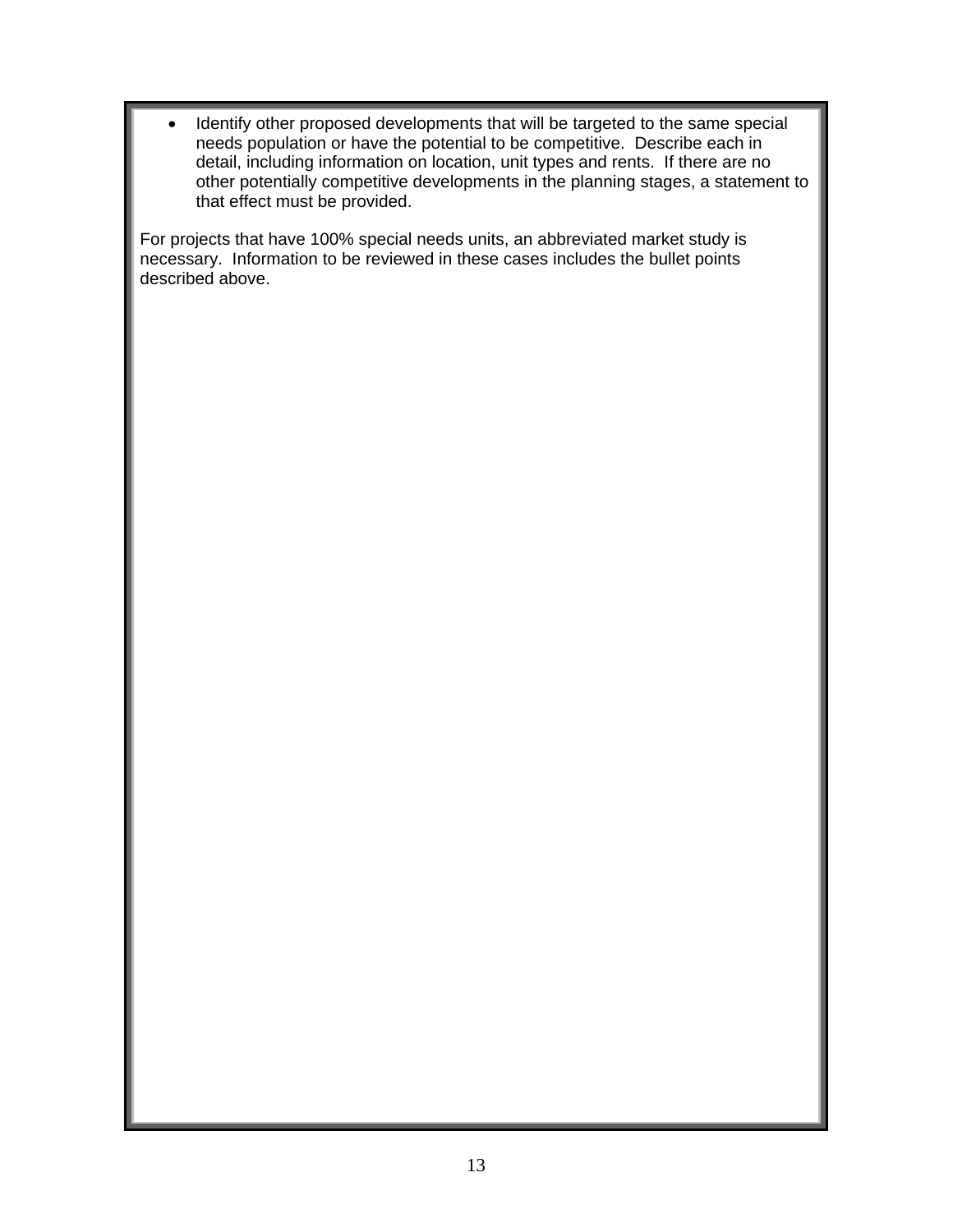### **Addendum 2. Rent Reasonableness Information for Project-Based Vouchers**

In order to allow MSHDA to set rents for units slated to receive Project-Based Vouchers (PBV), the following information must be included in market studies:

- Information on three (3) comparable properties for each unit type at the subject property. Comparability is defined as the following:
	- o Gross rents at comparable properties must be equal or greater than gross rents at the proposal.
	- o Comparable properties must be market-rate, LIHTC or HOME-assisted units, not subsidized.
	- o Comparable properties must be the same construction type (garden style for proposals that are garden style apartments). Single-family comparables are not allowed for townhouse or garden-style apartment units.
	- o Information on the following types of project attributes must be presented on form MSHDA-37, one for each comparable and proposed unit type. A blank copy of this form is available on the SkyDrive.
- The same project attributes must be noted for the project. Acceptable comps are those that are within five points of the value of the project.
- The data included in this section must reflect the state of the market within one year of the signing of the HAP contract for the property. If the information is outof-date, an update must be furnished.
- If there is a lack of suitable comparable properties to use in the PMA, then the search can be extended out of the market area, to include a county or group of counties that make up a survey area. The use of survey areas for comparable properties, rather than the original market area, must be explained in the study. The components of the survey areas are:

Area 1 – Huron, Sanilac Tuscola

Area 2 – Lapeer, Lenawee, Livingston, Macomb, Monroe, Oakland, St. Clair, Washtenaw, Wayne

- Area 3 Berrien, Branch, Cass, Hillsdale, St. Joseph
- Area 4 Barry, Calhoun, Jackson, Kalamazoo, Van Buren
- Area 5 Clinton, Eaton, Ingham
- Area 6 Bay, Genesee, Midland, Saginaw

Area 7 – Gratiot, Ionia, Isabella, Mecosta, Montcalm, Newaygo, Oceana, Shiawassee

Area 8 - Allegan, Kent, Muskegon, Ottawa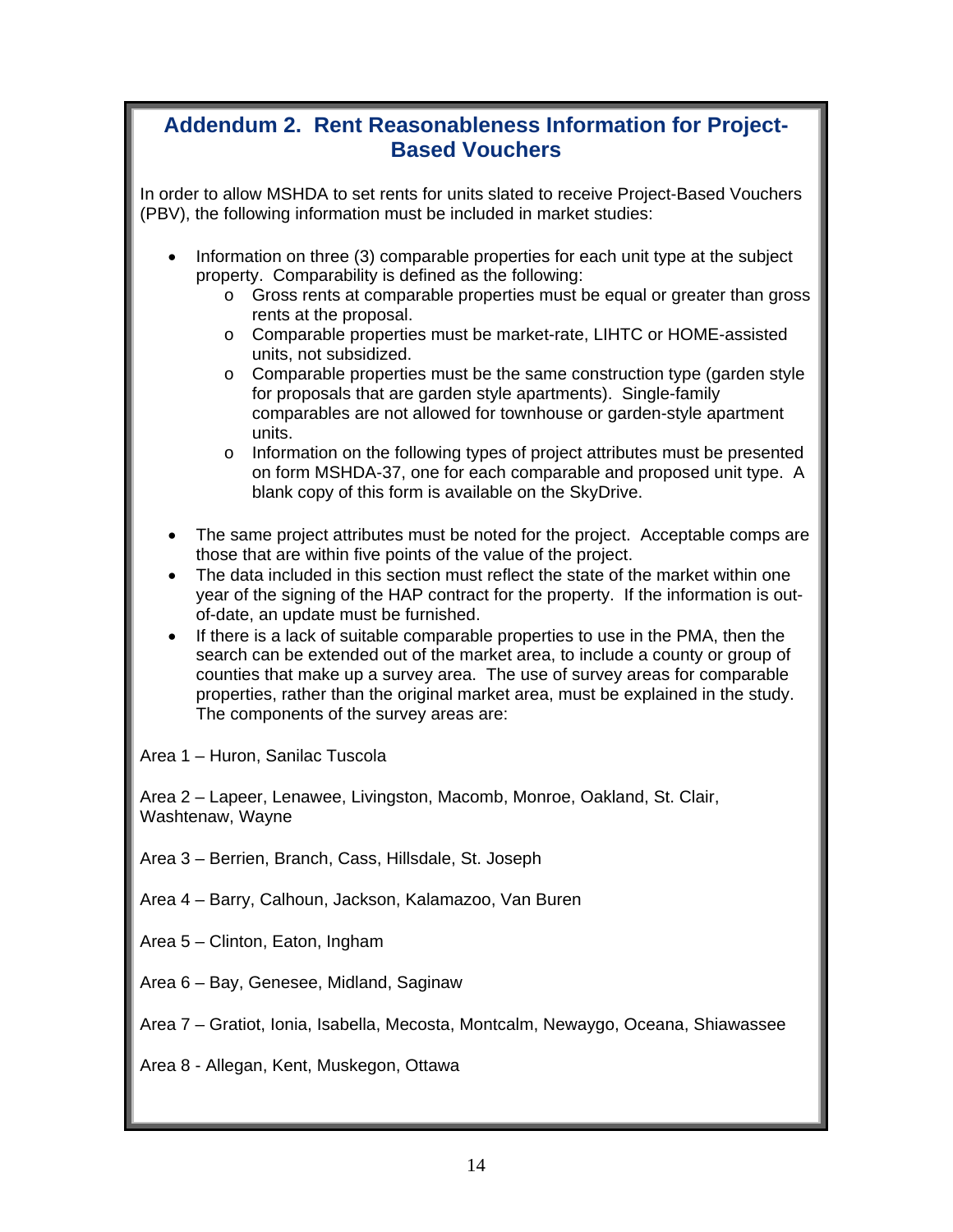Area 9 – Alcona, Alpena, Antrim, Arenac, Cheboygan, Clare, Crawford, Gladwin, Iosco, Kalkaska, Lake, Manistee, Mason, Missaukee, Montmorency, Ogemaw, Osceola, Oscoda, Presque Isle, Roscommon, Wexford

Area 10 – Benzie, Charlevoix, Emmet, Grand Traverse, Leelanau, Otsego

Area 11 – Alger, Baraga, Chippewa, Delta, Dickinson, Gogebic, Houghton, Iron, Keweenaw, Luce, Mackinac, Marquette, Menominee, Ontonagon, Schoolcraft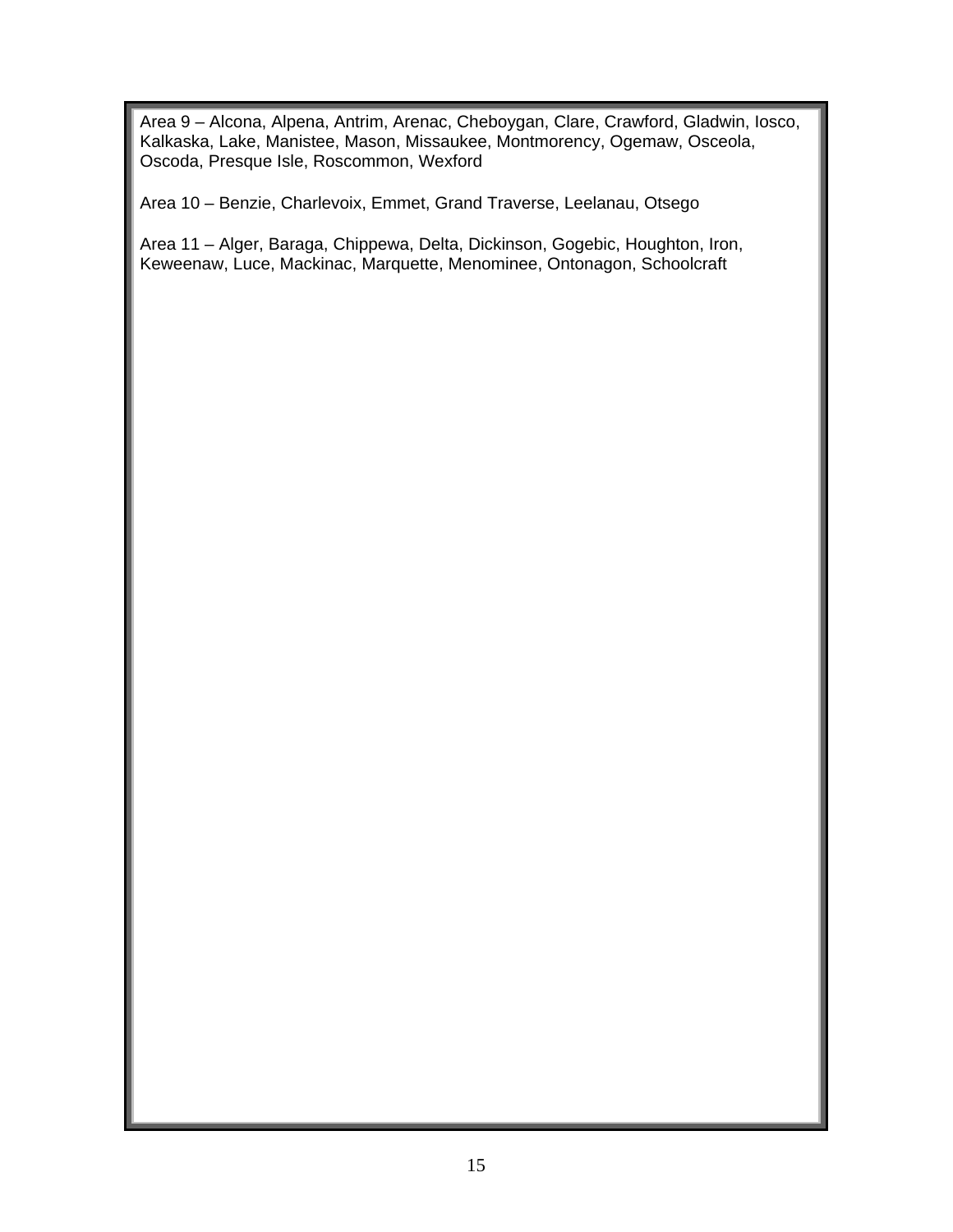### **Addendum 3: Preliminary Analysis Guidelines**

Preliminary analyses commissioned by MSHDA for developers previous to application for MSHDA Direct Lending programs or the 9% Tax Credit funding rounds must include a brief analysis of the following information, which is a subset of the general market study requirements:

- 1. A paragraph summarizing the basic parameters of the proposal studied, including its address, number of proposed units, rents, income targeting, unit mix, and amenities. If no specific project is given, then a brief description of the area studied will suffice.
- 2. A brief description and defense of the PMA used in the analysis, including a map that clearly shows its boundaries.
- 3. If a site visit is ordered, the analyst should inspect the site and neighborhood of the proposal, and give an analysis of its marketability, access, visibility, and other features mentioned in the general market study guidelines in part C.2.
- 4. Population totals in the PMA from 1990, 2000, current year estimate, and fiveyear projection
- 5. Household count in the PMA from 1990, 2000, current year estimate and fiveyear projection
- 6. Number of renters in the PMA from 1990, 2000, current year estimate and fiveyear projection
- 7. Median household income in the PMA from 1990, 2000, current year estimate and five-year projection
- 8. Household income by tenure in the PMA for the current year
- 9. Analysis of the competitive rental market, including
	- a. A table describing the multifamily rental projects in the market area, showing total number of units, unit type, year built, and occupancy rate
	- b. Tables showing the occupancy rate broken out by bedroom size and funding type (LIHTC, conventional, subsidized, etc) in specific projects
	- c. A table showing the amenity offerings at the market area's developments
	- d. Information about development pipeline, if applicable
- 10. A table summarizing the analyst's suggested project profile, including:
	- a. Family or Senior Designation
	- b. Number of units
	- c. Income targeting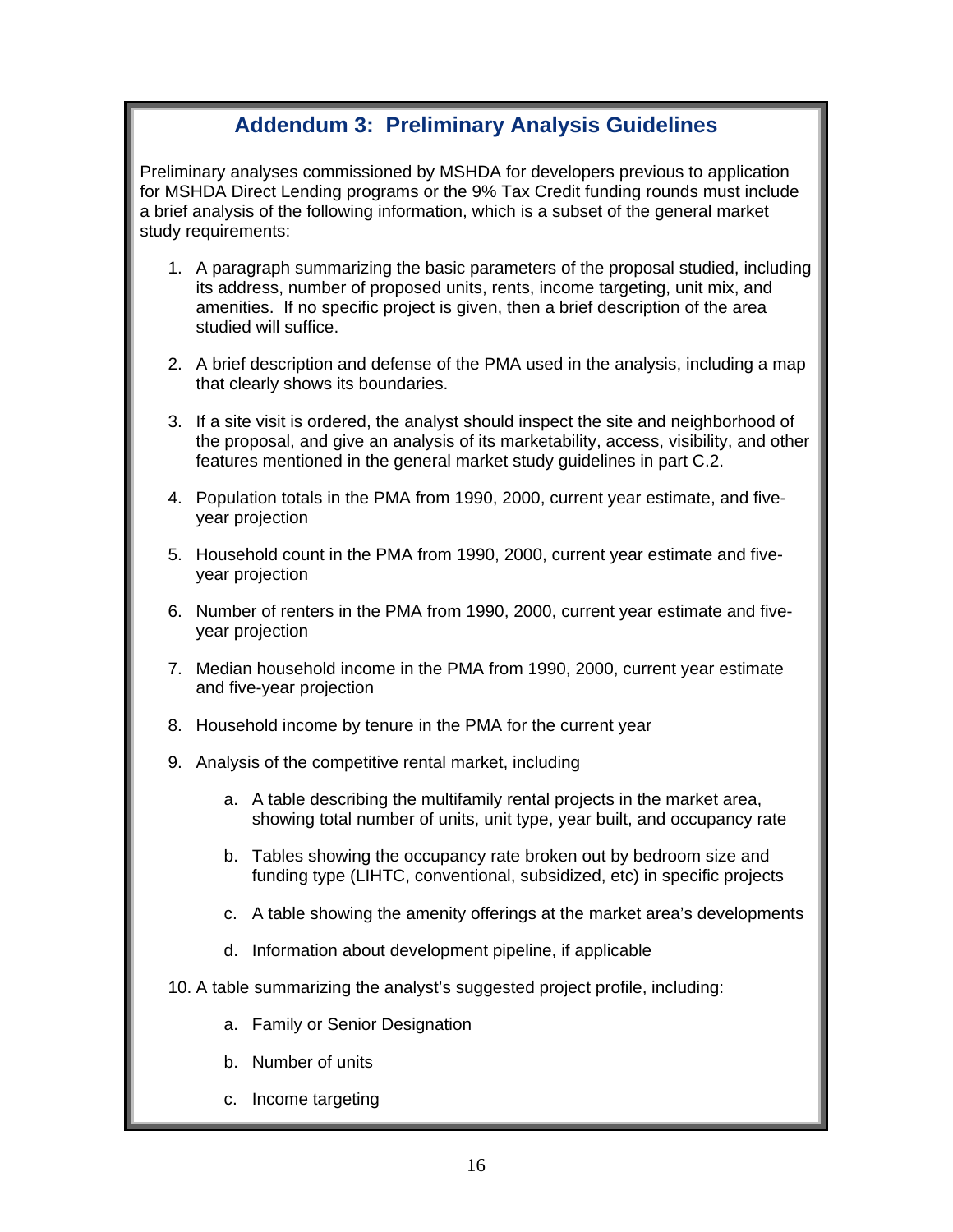- d. Suggested rents
- e. Amenities needed to achieve suggested rents
- f. Projected absorption period, including factors that affect it (i.e., new employment opportunities, lack of similar housing, etc.)
- 11. A demand analysis, using MSHDA methodology and the suggested project profile detailed in the previous point.
- 12. A concluding paragraph summarizing the results of the analysis.

As part of the deliverable, a meeting (either in-person or over the phone) between the analyst, developer/sponsor and MSHDA staff will be held, to go over the results of the analysis.

This analysis is meant to provide a brief summary of information that will aid both the developer and MSHDA staff in determining the likely success of a proposal, or the strength of a particular market. Therefore, the analysis should be kept to an eight-page maximum, including both text and charts.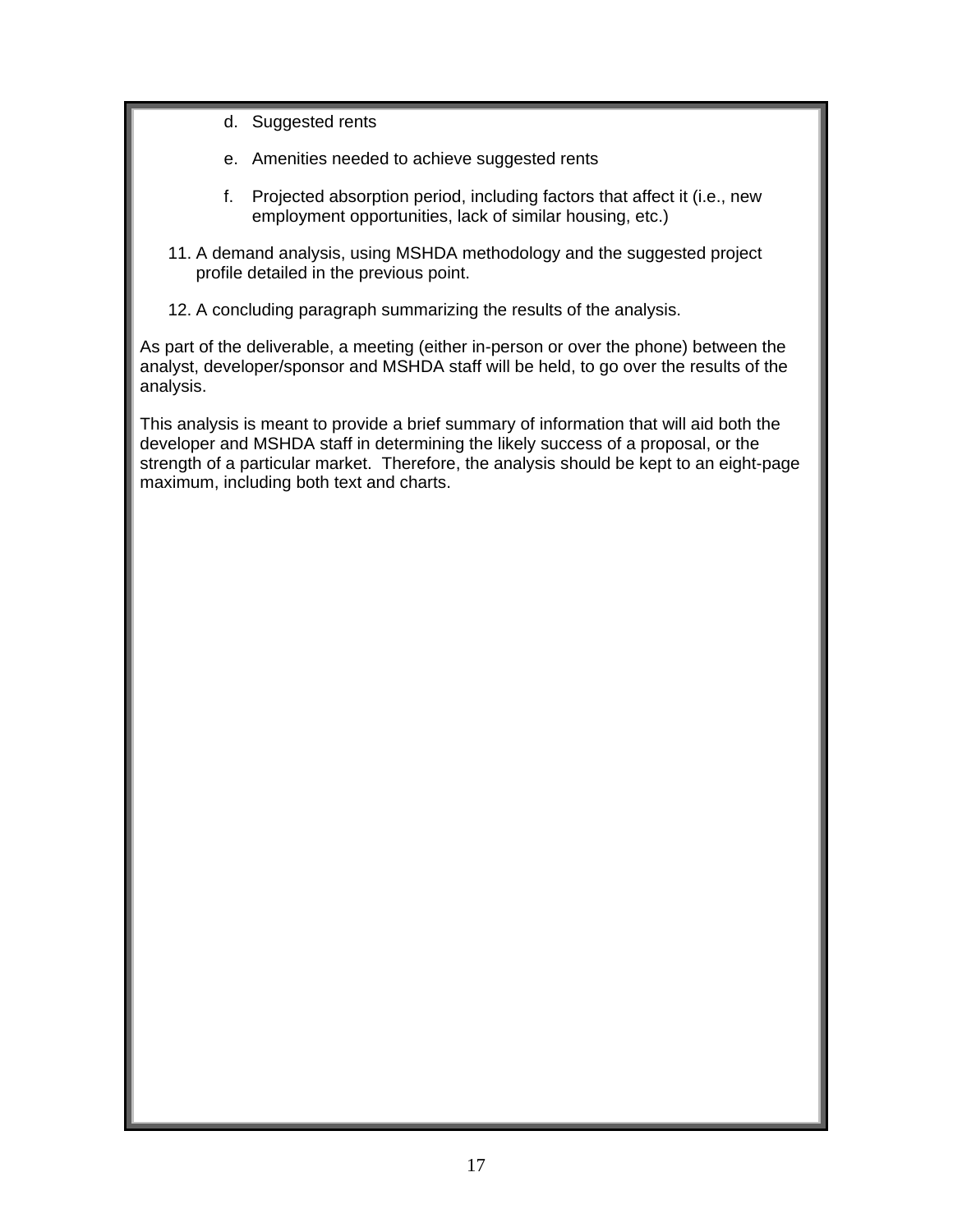## **Addendum 4: Modified Pass-Through Guidelines**

In keeping with the more streamlined approach to the Pass-Through program, a subset of the normal market study requirements is needed for these projects. These include:

Part A, Executive Summary

Part C.1., Primary Market Area

Part F.3., Most Comparable Properties

Part F.4., Competitive Environment

Part H, Demand Analysis

Unduplicated demand estimates must be prepared for each proposed rent level (e.g., units at 30%, 40%, 50% or 60% of Area Median Income). Further, the number of units at each of these rent levels must meet the threshold criteria for capture, penetration and saturation rates based upon the unduplicated demand estimate. These criteria are:

Penetration Rate: 3% or less for elderly, 6% or less for family

Saturation Rate: 10% or less for elderly, 20% or less for family

Capture Rate: 50% or less for all proposals

A completed Demand Calculation worksheet (which includes these rates) is also mandatory. In computing demand for these projects, seniors aged 65+ should be used for independent elderly rental housing. For elderly congregate housing, seniors 70+ should be used. The market analyst may deviate from these minimum age requirements, only if reasoning is provided in the text which clearly demonstrates the validity of the deviation.

Movership ratios are to be based on the most recent data from the US Census. Data may be provided at the regional, Metropolitan Statistical Area, county or city level, depending on data availability.